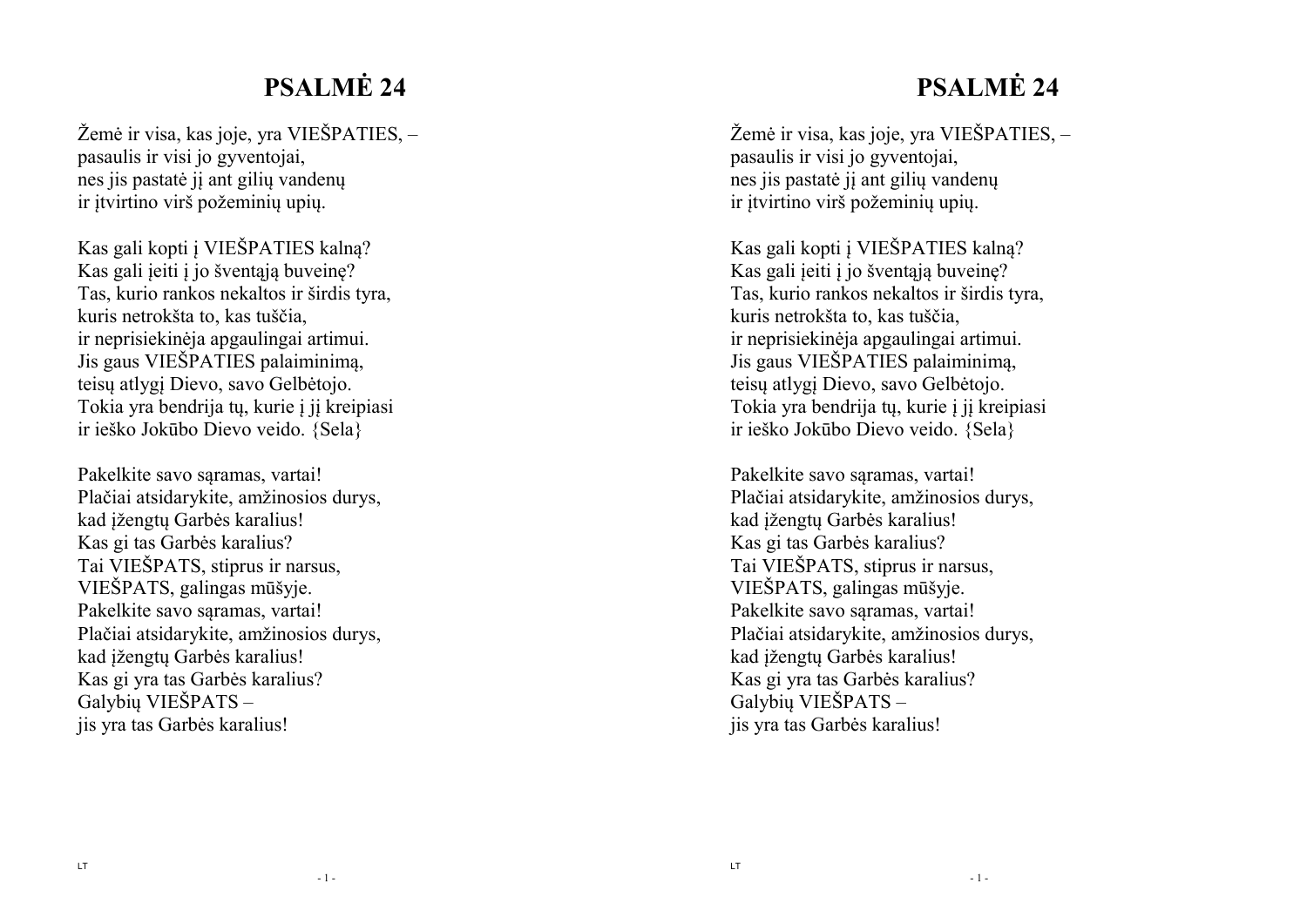### **Viešpatie mūsų Dieve,**

Mes stovime priešais Tave kaip šeima, kaip šeima bendruomenių, surinktų kartu Tavo meilės galia. Dėkojame už Tavo išmintį ir įžvalgą, mūsų bendruomenių pašaukimą į Tavo tarnystę.

Tu esi šaltinis viso to, ką mes turime, kas esame ir kuo viliamės tapti.

Be Tavęs mes nieko negalime padaryti. Liek savo malonę į mūsų širdis, kad mūsų aistra Tau būtų visuomet atnaujinama.

Per savąją Dvasią praturtink mus savo dovanomis, kad mes galėtume nešti Tavo akivaizdą pasauliui: mokymo, pamokslavimo, išgydymo tarnystėse ir susitaikinimo darbuose.

Tėve, Tu esi amžinai ištikimas, savo gailestingumu padėk mums būti ištikimiems Tau, Tavo dovanoms, savo pašaukimui, savo bendruomenėms, savo Bažnyčioms. Padaryk mus viena mintyse, širdyje ir meilėje, kad kiti galėtų matyti mūsų vienybę ir žinoti, kad Tu esi tikrasis Dievas.

Duok mums išminties ir įžvalgos tęsti kelią kol tavo Sūnaus Nuotaka bus papuošta Avinėlio vestuvių puotai, kur mes galėsime džiaugtis kartu su Tavimi danguje per amžius.

**AMEN** 

### **Viešpatie mūsų Dieve,**

Mes stovime priešais Tave kaip šeima, kaip šeima bendruomenių, surinktų kartu Tavo meilės galia. Dėkojame už Tavo išmintį ir įžvalgą, mūsų bendruomenių pašaukimą į Tavo tarnystę.

Tu esi šaltinis viso to, ką mes turime, kas esame ir kuo viliamės tapti.

Be Tavęs mes nieko negalime padaryti. Liek savo malonę į mūsų širdis, kad mūsų aistra Tau būtų visuomet atnaujinama.

Per savąją Dvasią praturtink mus savo dovanomis, kad mes galėtume nešti Tavo akivaizdą pasauliui: mokymo, pamokslavimo, išgydymo tarnystėse ir susitaikinimo darbuose.

Tėve, Tu esi amžinai ištikimas, savo gailestingumu padėk mums būti ištikimiems Tau, Tavo dovanoms, savo pašaukimui, savo bendruomenėms, savo Bažnyčioms. Padaryk mus viena mintyse, širdyje ir meilėje, kad kiti galėtų matyti mūsų vienybę ir žinoti, kad Tu esi tikrasis Dievas.

Duok mums išminties ir įžvalgos tęsti kelią kol tavo Sūnaus Nuotaka bus papuošta Avinėlio vestuvių puotai, kur mes galėsime džiaugtis kartu su Tavimi danguje per amžius.

**AMEN**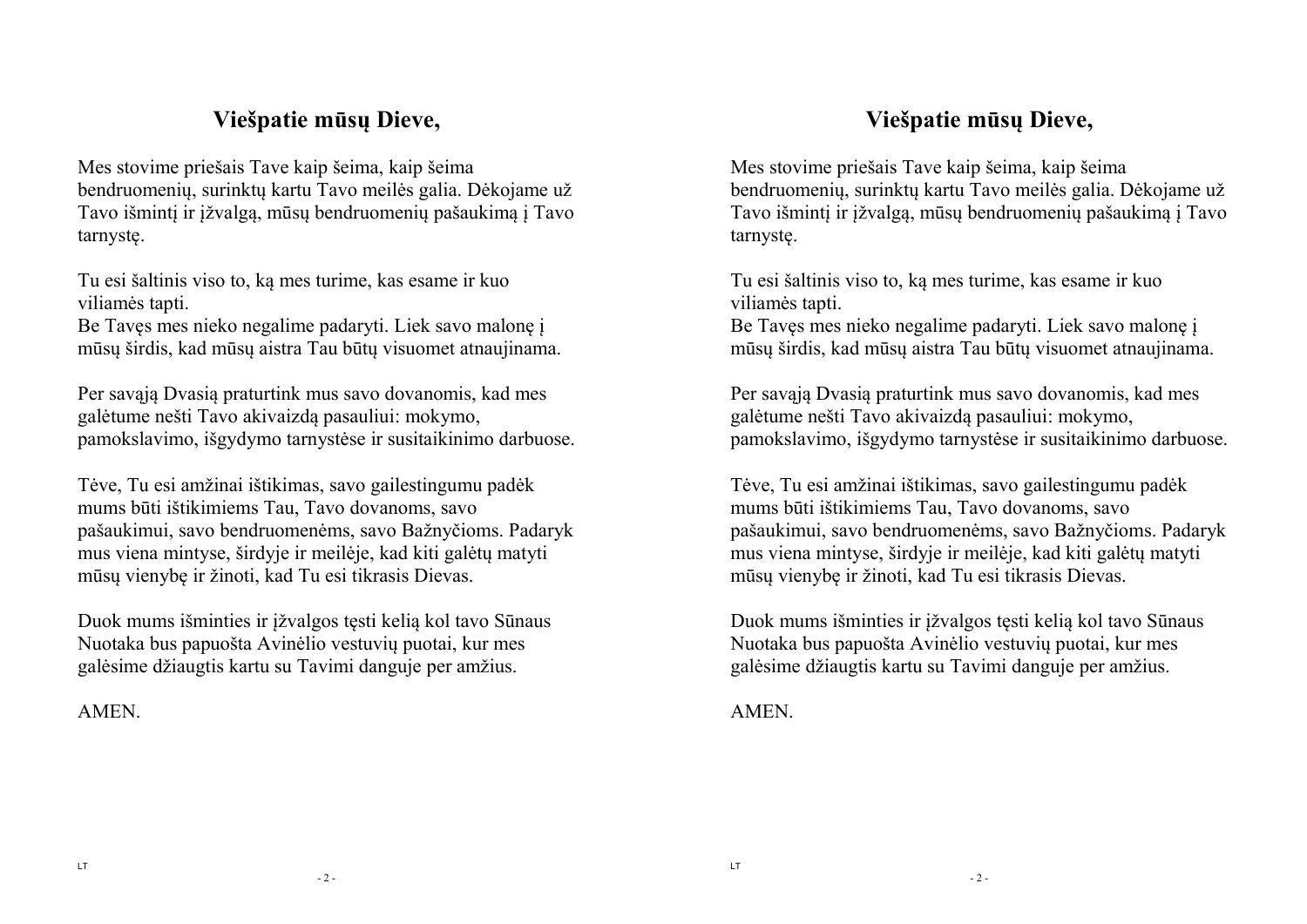

Why do we in ENC celebrate the opening of The Lords Day? Johannes Fichtenbauer

In some of our communities and at our ENC international gatherings it is our custom to welcome the Lord's Day (Sunday) on Saturday evening. During this "Lord's Day Celebration" we use certain aspects of Jewish liturgy. Why?

1. The Shabbat opening ceremony at home on Friday night has always been the high point of a Jewish family's week. This tradition of welcoming the "Seventh Day" has been an ongoing ritual for the Jewish people over many centuries of migration and being separated from their homeland. Jewish children are introduced through this ceremony to the basics of biblical faith in the God of Israel. Through songs, symbolic acts, prayers and readings they are reminded each week of God's love and faithfulness to them as a people and they are invited to participate in the very nature of their Creator andRedeemer. After what was for many a week of hard



Why do we in ENC celebrate the opening of The Lords Day? Johannes Fichtenbauer

In some of our communities and at our ENC international gatherings it is our custom to welcome the Lord's Day (Sunday) on Saturday evening. During this "Lord's Day Celebration" we use certain aspects of Jewish liturgy. Why?

1. The Shabbat opening ceremony at home on Friday night has always been the high point of a Jewish family's week. This tradition of welcoming the "Seventh Day" has been an ongoing ritual for the Jewish people over many centuries of migration and being separated from their homeland. Jewish children are introduced through this ceremony to the basics of biblical faith in the God of Israel. Through songs, symbolic acts, prayers and readings they are reminded each week of God's love and faithfulness to them as a people and they are invited to participate in the very nature of their Creator andRedeemer. After what was for many a week of hard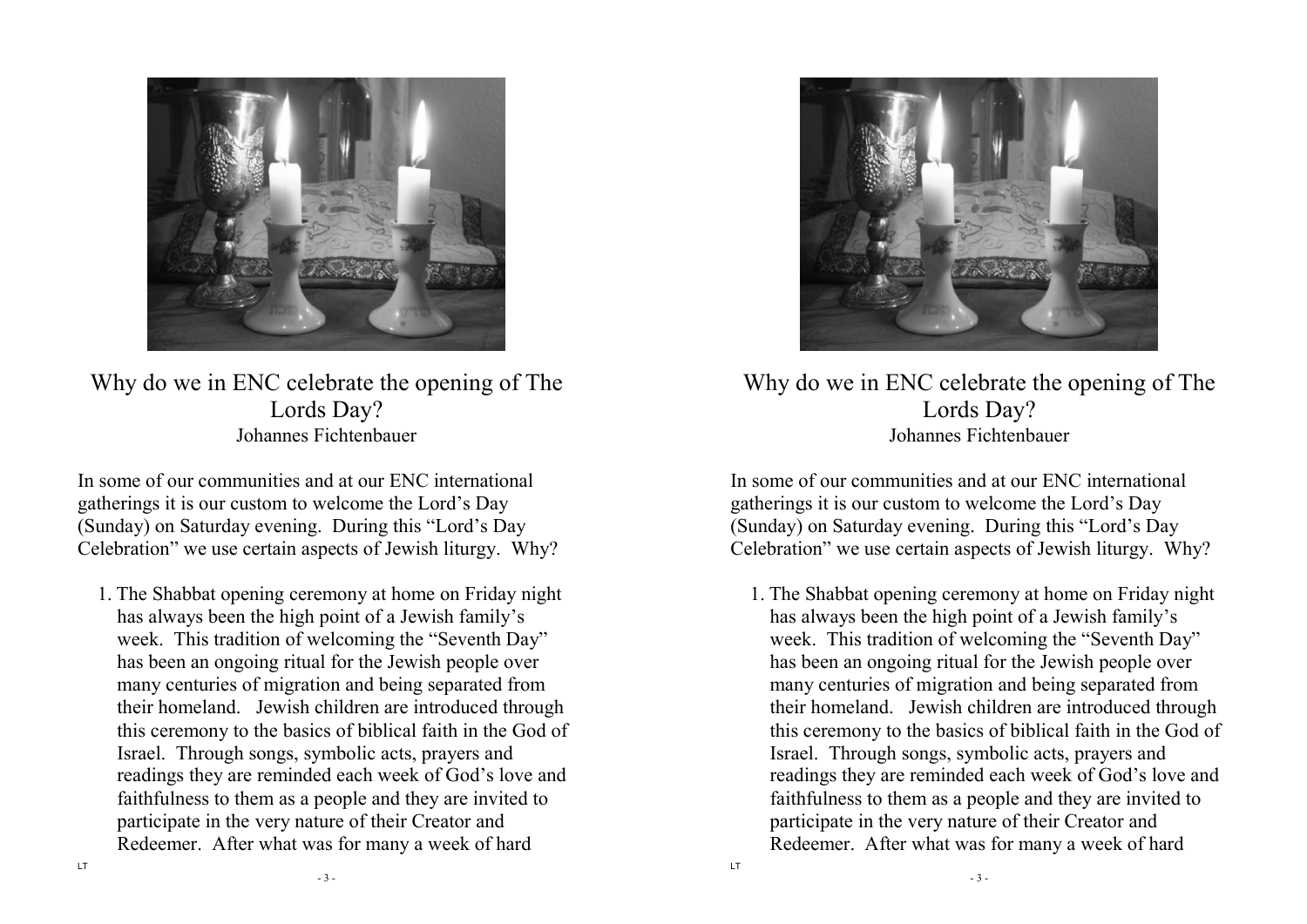work and struggles, the words and symbols of this celebration help them to understand that we are all called to enter into God's rest and eternal peace. The ceremony proclaims that in the future not only we human beings are invited to this rest, but also all of creation. In this sense the weekly Sabbath celebration has a strong eschatological emphasis.

- 2. When we in ENC use this Jewish model of welcoming the Lord´s Day we unite ourselves with the Jewish people being fully aware of the inseparable relationship between them and us Gentile believers.
	- We confess that our Christian faith is deeply rooted in the salvation history which is inseparable from thehistory of Israel.
	- We confess that God has never revoked his eternal covenant with Israel even when the large majority of the Jewish nation was (and is yet) hindered from recognising Yeshua as their Jewish Messiah and King. We believe that the covenant is still valid and so are the promises to the patriarchs and the revelations given to the prophets. We know that Israel will still be the central element as the eschatological future unfolds.
	- As Gentile believers from many nations we confess our redemption through the Messiah of the Jews, Yeshua of Nazareth, Jesus Christ, the Saviour of the world.
	- We confess that our place in salvation history has been granted to us through being grafted into the "olivetree" of Israel (Rom 11), and by us spiritually becoming a member of God's Covenant People Israel through our faith in Christ and through baptism.
	- When we perform this ceremony we utilize many elements of the Jewish Shabbat ritual in the same way

work and struggles, the words and symbols of this celebration help them to understand that we are all called to enter into God's rest and eternal peace. The ceremony proclaims that in the future not only we human beings are invited to this rest, but also all of creation. In this sense the weekly Sabbath celebration has a strong eschatological emphasis.

- 2. When we in ENC use this Jewish model of welcoming the Lord´s Day we unite ourselves with the Jewish people being fully aware of the inseparable relationship between them and us Gentile believers.
	- We confess that our Christian faith is deeply rooted in the salvation history which is inseparable from thehistory of Israel.
	- We confess that God has never revoked his eternal covenant with Israel even when the large majority of the Jewish nation was (and is yet) hindered from recognising Yeshua as their Jewish Messiah and King. We believe that the covenant is still valid and so are the promises to the patriarchs and the revelations given to the prophets. We know that Israel will still be the central element as the eschatological future unfolds.
	- As Gentile believers from many nations we confess our redemption through the Messiah of the Jews, Yeshua of Nazareth, Jesus Christ, the Saviour of the world.
	- We confess that our place in salvation history has been granted to us through being grafted into the "olivetree" of Israel (Rom 11), and by us spiritually becoming a member of God's Covenant People Israel through our faith in Christ and through baptism.
	- When we perform this ceremony we utilize many elements of the Jewish Shabbat ritual in the same way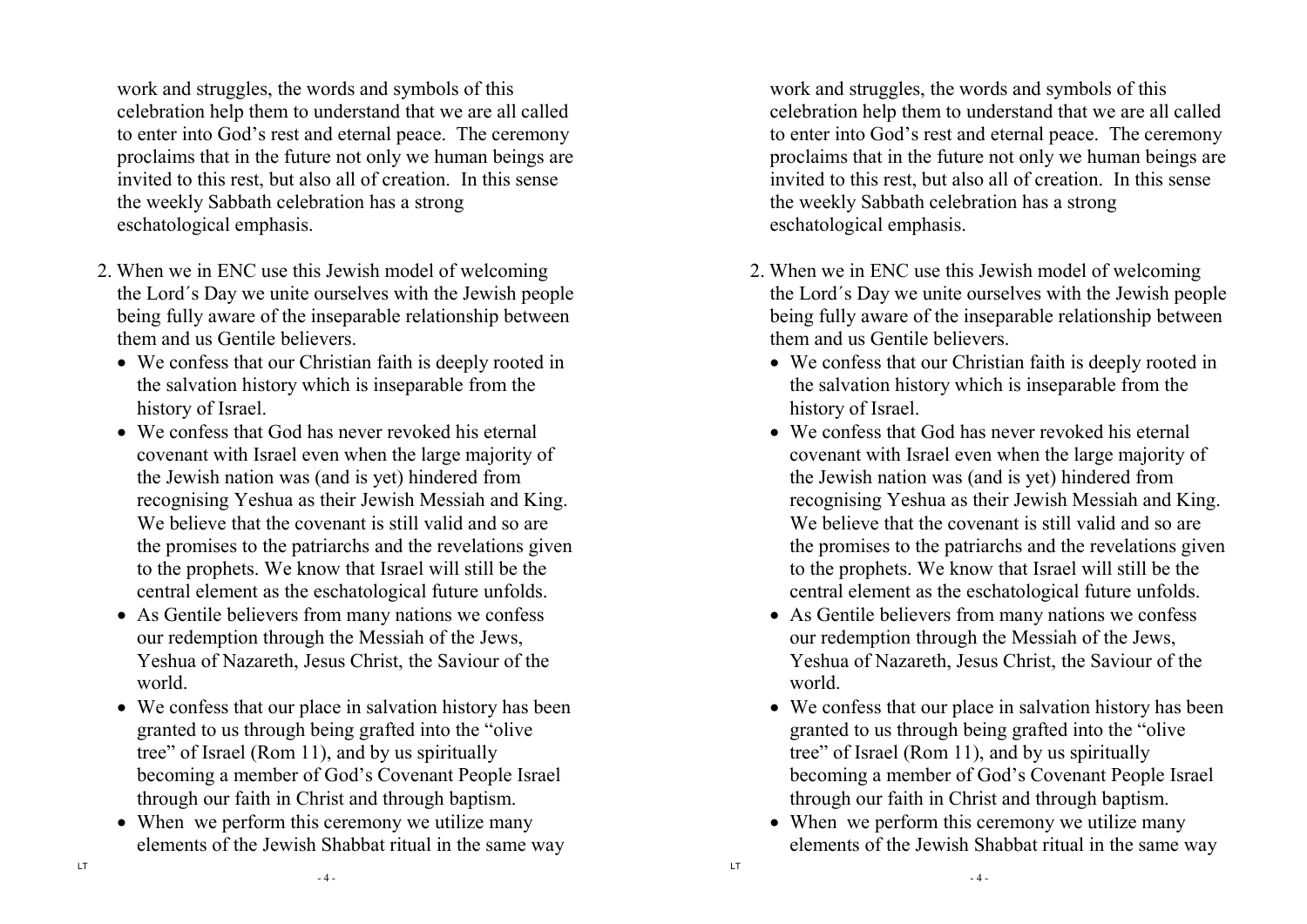that all Gentile Christians use Hebrew words in their prayers (ie. "Hallelujah", "Hosanna" and "Amen"). In doing so, we proclaim that our Christian faith is built on Jewish foundations.

- o Jesus was a Jew. Mary was his Jewish mother.
- o The apostles were all Jewish men.
- o These apostles preached a typical Jewish Gospel based on their Jewish faith and the Hebrew Bible – the "First Testament".
- o Our church liturgy and much of our church life is built on this Jewish heritage.
- 3. Nevertheless our "Lord's Day Celebration" is not just a copy of the classical Jewish Sabbath liturgy. We pray as Christians and not as Orthodox Jews. As Christians we may use Jewish liturgical elements, but we pray and believe according to our faith in Christ Jesus, like the Jewish apostles did in the First Century and as theMessianic Jews do today.
	- We celebrate Sunday as the "Lord's Day" and not the "Shabbat" (Saturday). We do this because the day after the end of Shabbat is the day of the resurrection of Christ, the "eighth day", the "first day of the new creation". Ancient Christian tradition tells us that Sunday actually beginnings on Saturday evening.
	- We celebrate Jesus Christ as the fulfilment of all desire for redemption. Through the cross and Jesus' resurrection we now can confidently look forward tothe rest and peace that is alluded to in the JewishShabbat.
	- Our Lord's Day Celebration is derived from the text of the Shabbat Celebration used by "Messianic" Jews. These are Jews who fully embrace the deity of Jesus,

that all Gentile Christians use Hebrew words in their prayers (ie. "Hallelujah", "Hosanna" and "Amen"). In doing so, we proclaim that our Christian faith is built on Jewish foundations.

- o Jesus was a Jew. Mary was his Jewish mother.
- o The apostles were all Jewish men.
- o These apostles preached a typical Jewish Gospel based on their Jewish faith and the Hebrew Bible – the "First Testament".
- o Our church liturgy and much of our church life is built on this Jewish heritage.
- 3. Nevertheless our "Lord's Day Celebration" is not just a copy of the classical Jewish Sabbath liturgy. We pray as Christians and not as Orthodox Jews. As Christians we may use Jewish liturgical elements, but we pray and believe according to our faith in Christ Jesus, like the Jewish apostles did in the First Century and as theMessianic Jews do today.
	- We celebrate Sunday as the "Lord's Day" and not the "Shabbat" (Saturday). We do this because the day after the end of Shabbat is the day of the resurrection of Christ, the "eighth day", the "first day of the new creation". Ancient Christian tradition tells us that Sunday actually beginnings on Saturday evening.
	- We celebrate Jesus Christ as the fulfilment of all desire for redemption. Through the cross and Jesus' resurrection we now can confidently look forward tothe rest and peace that is alluded to in the JewishShabbat.
	- Our Lord's Day Celebration is derived from the text of the Shabbat Celebration used by "Messianic" Jews. These are Jews who fully embrace the deity of Jesus,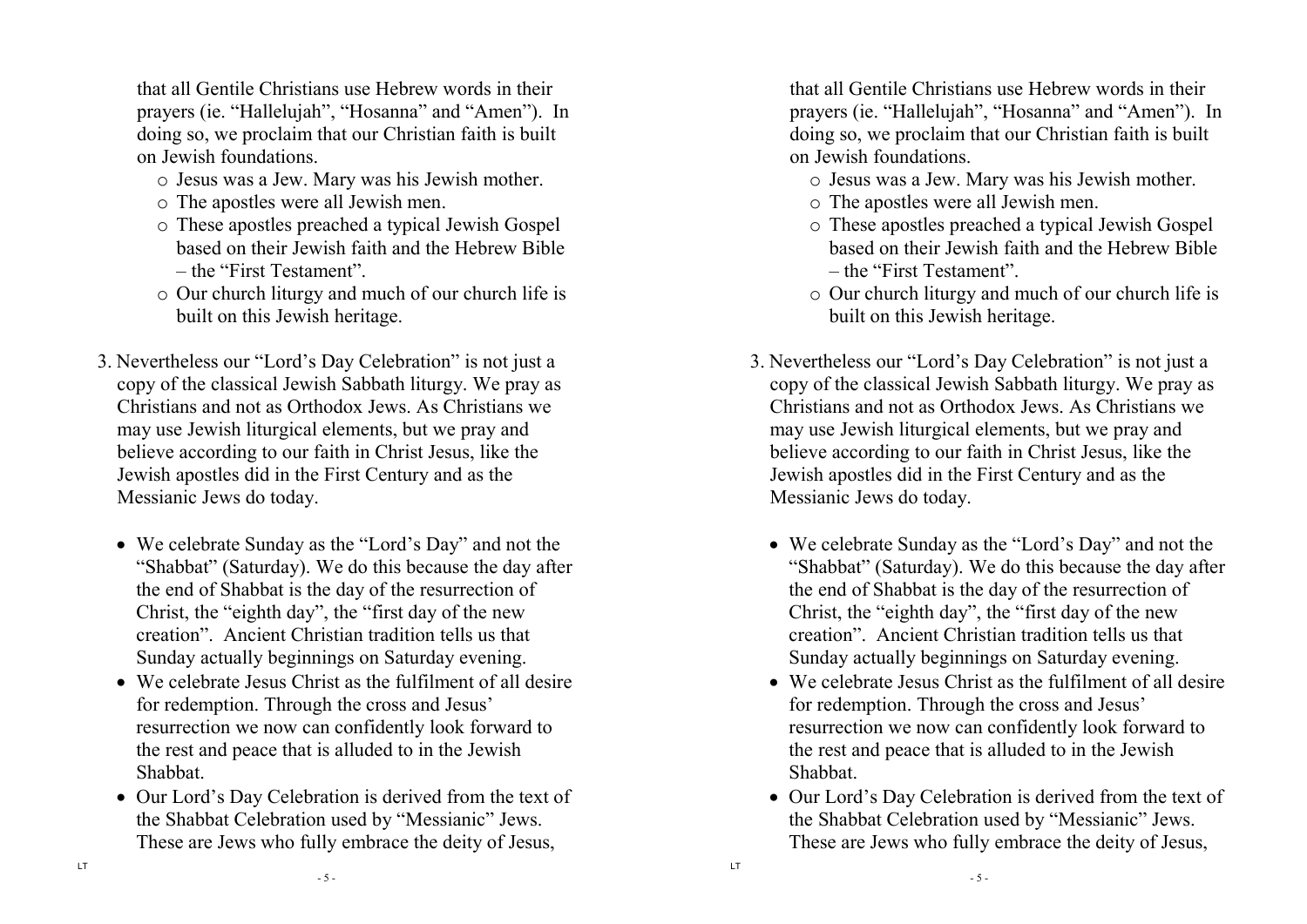the Messiah of Israel. Their Messianic faith is centered on the confession of the apostolic Mother Church ofJerusalem and the faith of the apostles as it is expressed in the Apostolic Creed.

- 4. We celebrate the opening of the Lord´s Day as remembrance of our redemption and as a reminder that all of our faith is oriented around the Second Coming of Jesus the Messiah. The paragraph § 674 of the CCC clearly mentions that the eschatological hope for us, our Church, and for the world will directly be linked to the holy moment, when the Jews as a whole nation will discover in "Jesus Christ" their Jewish brother (cf. Joseph and his brothers in Gen. 45) and will faithfully welcome him as their Messiah and King (Zach. 12:10). The conversion of Israel will be a precursor of the Second Coming of Christ. In this sense our Lord´s Day Celebration is also a moment of fervent intercession for this eschatological event to take place among the Jewish people.
- 5. The ritual of the ENC Lord´s Day Celebration has absolutely nothing to do with the celebration of the Eucharist. None of the symbols has a parallel to The Holy Sacrament of the Altar. Even when the prayers mention the gift of salvation through the cross of Christ and His resurrection, there is absolutely no proclamation of the "real presence" of Christ over the elements of bread and wine. Nevertheless, the Lord's Day Celebration in our "family" is a way to prepare those who will be gathering for the Eucharist, the centerpiece of each Sunday, the Lord's Day.

the Messiah of Israel. Their Messianic faith is centered on the confession of the apostolic Mother Church ofJerusalem and the faith of the apostles as it is expressed in the Apostolic Creed.

- 4. We celebrate the opening of the Lord´s Day as remembrance of our redemption and as a reminder that all of our faith is oriented around the Second Coming of Jesus the Messiah. The paragraph § 674 of the CCC clearly mentions that the eschatological hope for us, our Church, and for the world will directly be linked to the holy moment, when the Jews as a whole nation will discover in "Jesus Christ" their Jewish brother (cf. Joseph and his brothers in Gen. 45) and will faithfully welcome him as their Messiah and King (Zach. 12:10). The conversion of Israel will be a precursor of the Second Coming of Christ. In this sense our Lord´s Day Celebration is also a moment of fervent intercession for this eschatological event to take place among the Jewish people.
- 5. The ritual of the ENC Lord´s Day Celebration has absolutely nothing to do with the celebration of the Eucharist. None of the symbols has a parallel to The Holy Sacrament of the Altar. Even when the prayers mention the gift of salvation through the cross of Christ and His resurrection, there is absolutely no proclamation of the "real presence" of Christ over the elements of bread and wine. Nevertheless, the Lord's Day Celebration in our "family" is a way to prepare those who will be gathering for the Eucharist, the centerpiece of each Sunday, the Lord's Day.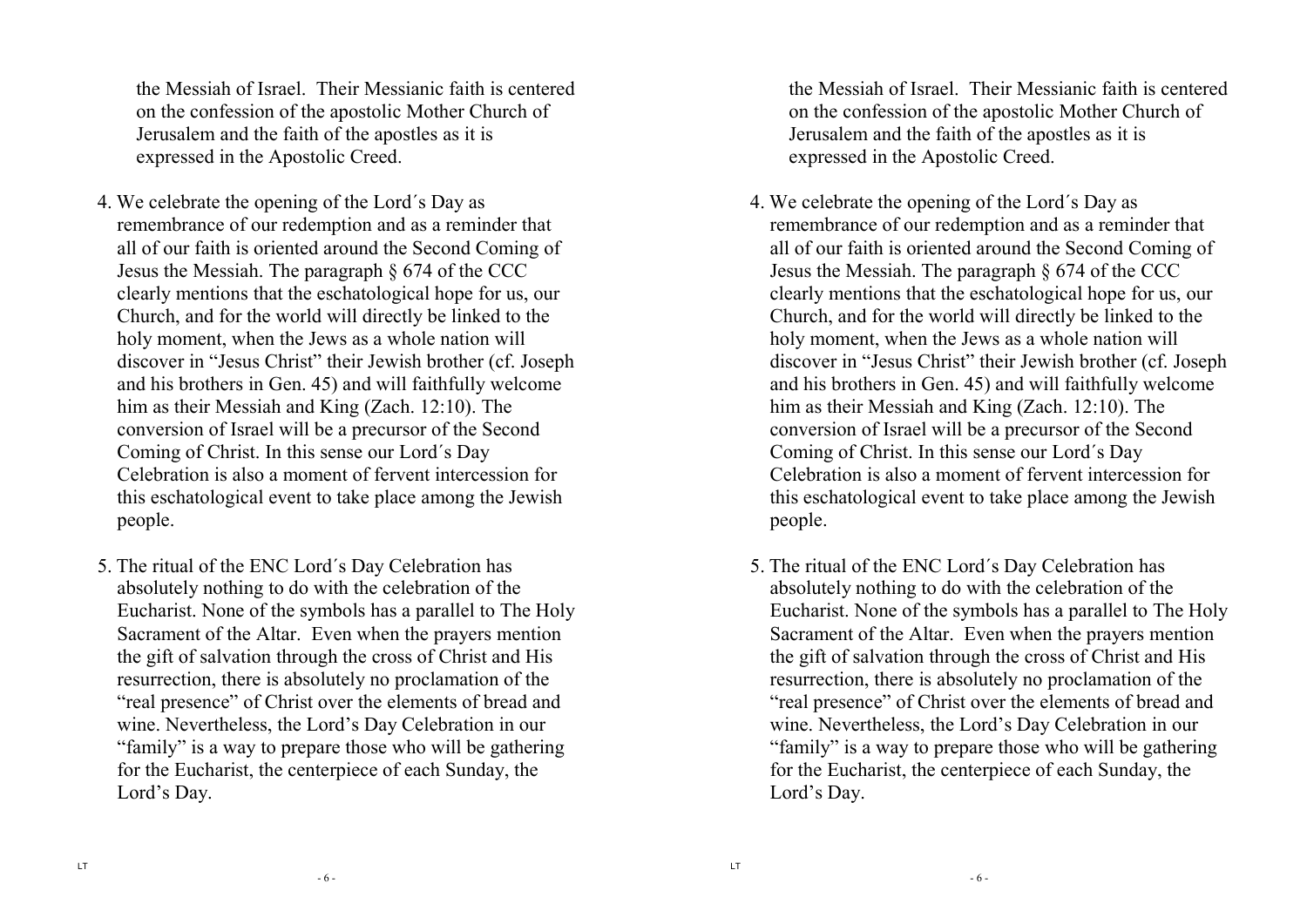- 6. In most cases we use the symbols of the Jewish Shabbat ritual for our own Lord's Day Celebrations.
	- a. Two Shabbat candles represent the Alpha and the Omega, the beginning of God's history with of the universe (Creation) and the fulfilment of human history (Redemption). By lighting the "flame of creation" the Jewish family gives thanks for the gift of creation, while the flame of redemption should strengthen the hope that all the hardships in life will ultimately be turned into the victory and glory forthe Kingdom of God (Rom 8, 18-21).
	- b. Two loaves of bread represent God's tender and loving care for the needs of our daily life in a physical world under the conditions of being exiledfrom a lost paradise. At the same time those two breads (Hebrew: Chalot) turn the Sabbath table intoa kind of "picnic" or place to rest during the long journey through "deserts" of daily living as we head to a future home of messianic peace as we remember the double portion of daily Manna on the day beforeShabbat (Ex. 16,5).
	- c. The salt is a symbol of the irrevocable covenant between God and His people and a kind of spiritual bridge between every meal in a Jewish home and the former offerings in the time of Tabernacle and the period of the Temple in Jerusalem.
	- d. The Wine is a symbol of our joy over all the good care and grace of God that we have experienced during the previous week in our families and in our communities*.* Unlike the Christian practice during the Eucharist to first take the bread and after that the
- 6. In most cases we use the symbols of the Jewish Shabbat ritual for our own Lord's Day Celebrations.
	- a. Two Shabbat candles represent the Alpha and the Omega, the beginning of God's history with of the universe (Creation) and the fulfilment of human history (Redemption). By lighting the "flame of creation" the Jewish family gives thanks for the gift of creation, while the flame of redemption should strengthen the hope that all the hardships in life will ultimately be turned into the victory and glory forthe Kingdom of God (Rom 8, 18-21).
	- b. Two loaves of bread represent God's tender and loving care for the needs of our daily life in a physical world under the conditions of being exiledfrom a lost paradise. At the same time those two breads (Hebrew: Chalot) turn the Sabbath table intoa kind of "picnic" or place to rest during the long journey through "deserts" of daily living as we head to a future home of messianic peace as we remember the double portion of daily Manna on the day beforeShabbat (Ex. 16,5).
	- c. The salt is a symbol of the irrevocable covenant between God and His people and a kind of spiritual bridge between every meal in a Jewish home and the former offerings in the time of Tabernacle and the period of the Temple in Jerusalem.
	- d. The Wine is a symbol of our joy over all the good care and grace of God that we have experienced during the previous week in our families and in our communities*.* Unlike the Christian practice during the Eucharist to first take the bread and after that the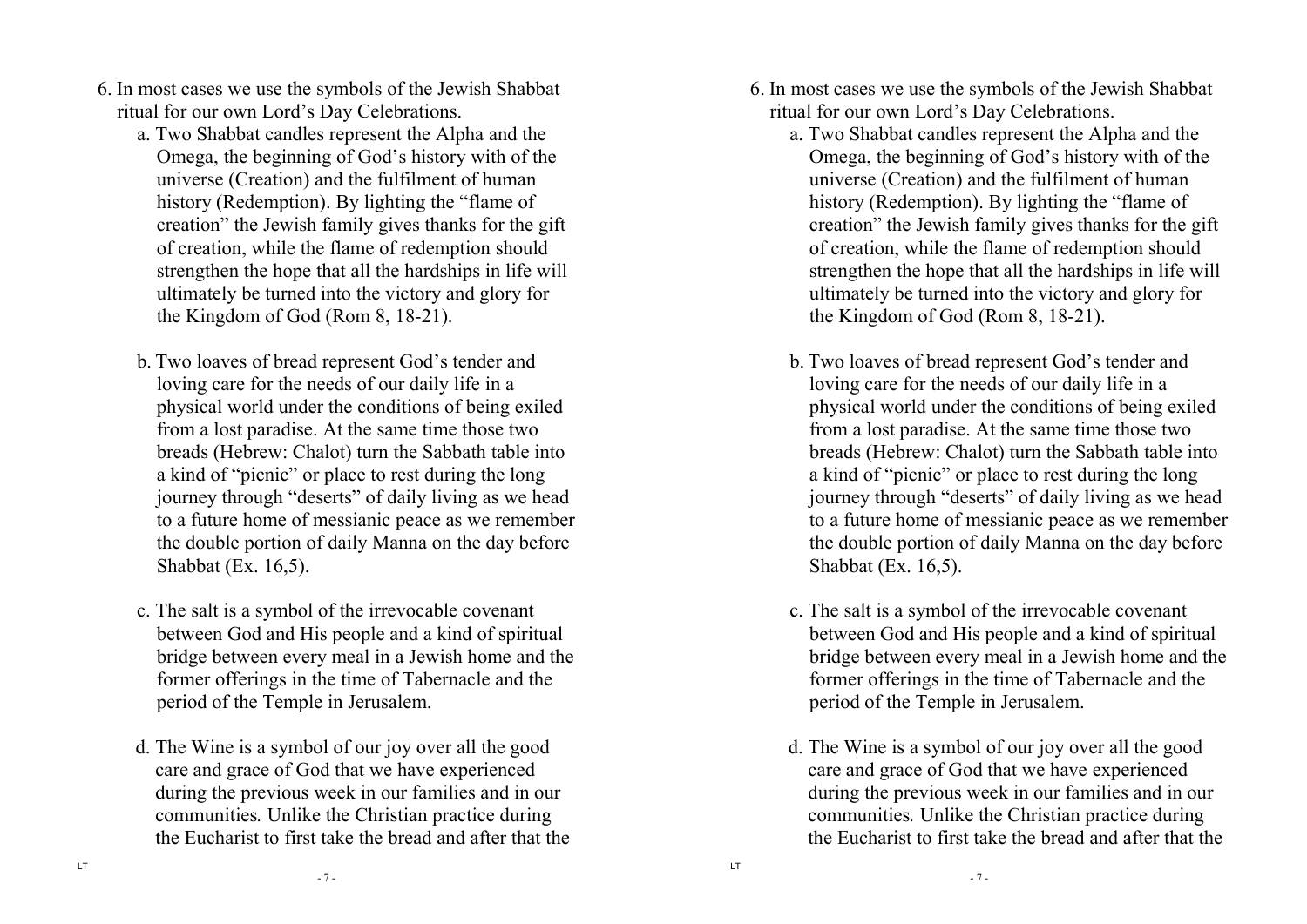cup of wine, during the Shabbat celebration the head of the house first says a blessing over the wine and then over the bread. According to Exodus 20:8-9 there are six days where the daily bread is the symbol of maintenance of life in order to be able to do all our work. On Shabbat there is the primacy of the cup of wine distinguishing this exceptional dayof freedom from work, of regeneration, and of joy.

7. By its nature our Lords Day Celebration is a family event. The Jewish people developed a helpful liturgical concept for use within the family. Just as it helped them it could also be for us a good model to introduce our children to central elements of our faith. The content of the prayers we pray, the biblical texts we read and Psalms we sing become more tangible as we perform these symbolic acts.

**Let us celebrate together with joy!** 



cup of wine, during the Shabbat celebration the head of the house first says a blessing over the wine and then over the bread. According to Exodus 20:8-9 there are six days where the daily bread is the symbol of maintenance of life in order to be able to do all our work. On Shabbat there is the primacy of the cup of wine distinguishing this exceptional dayof freedom from work, of regeneration, and of joy.

7. By its nature our Lords Day Celebration is a family event. The Jewish people developed a helpful liturgical concept for use within the family. Just as it helped them it could also be for us a good model to introduce our children to central elements of our faith. The content of the prayers we pray, the biblical texts we read and Psalms we sing become more tangible as we perform these symbolic acts.

**Let us celebrate together with joy!** 

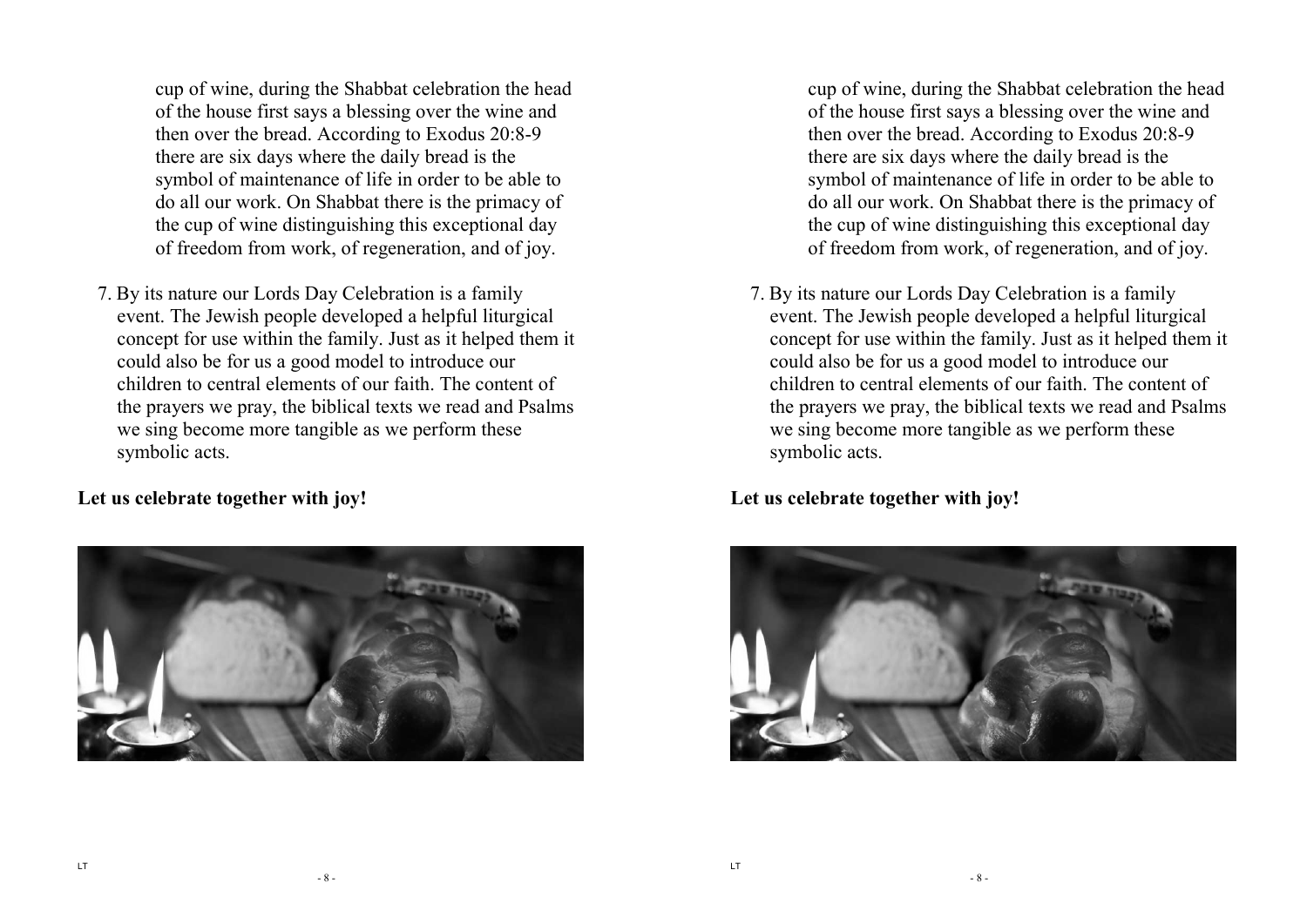# **The Lord´s Day Celebration** *Viešpaties dienos šventimas*

Sabbath Liturgy *Šabo liturgija* 



European Network of Communities *Europos Bendruomenių Tinklas* 

**The Lord´s Day Celebration** *Viešpaties dienos šventimas* 

> Sabbath Liturgy *Šabo liturgija*



European Network of Communities *Europos Bendruomenių Tinklas* 

- 9 -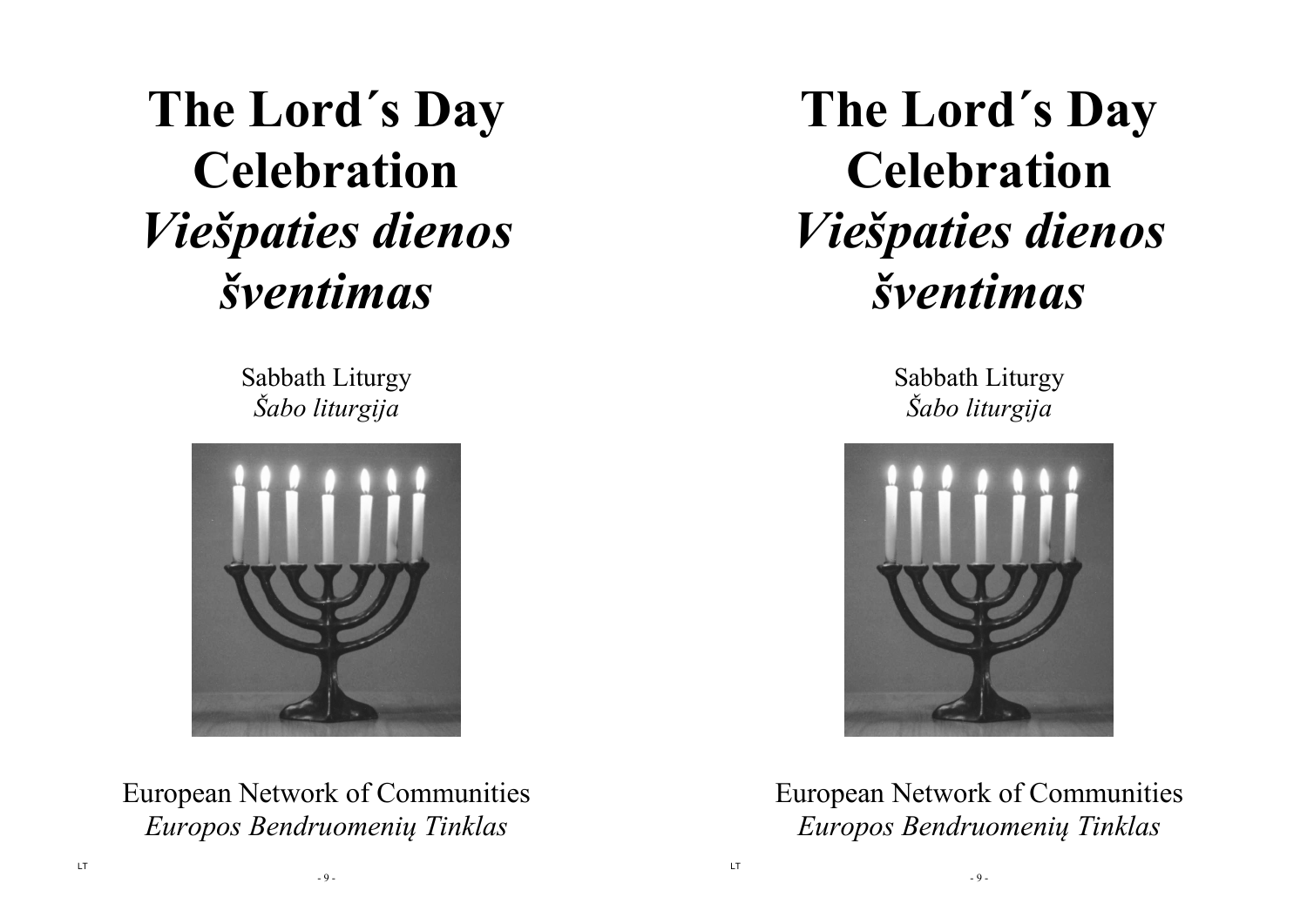# **The Honouring of the Messiah according to John 1:1-14**

#### *Mesijaus pagerbimas pagal Jono 1:1-14*

- **M** In the beginning was the Word, and the Word was with God, and the Word was God. *Pradžioje buvo Žodis. Tas Žodis buvo pas Dievą, ir Žodis buvo Dievas.*
- **A** Through Him all things were made; and from all that exists, nothing was made without Him. *Visa per jį atsirado, ir be jo neatsirado nieko kas tik yra atsiradę.*
- **M** In Him was life, and that life was the light of men. *Jame buvo gyvybė, ir ta gyvybė buvo žmonių šviesa.*
- **A** The light shines in the darkness, but the darkness did not take it in. *Šviesa spindi tamsoje, ir tamsa jos neužgožė.*
- **M** Heavenly Father, Eternal God. Your son is the source of life and the light of the world. We want to light the Sabbath candles to His glory. May Your peace, Your heavenly blessing infuse this celebration. Be gracious to us and let Your Holy Spirit dwell among us in ever increasing fullness.

# **The Honouring of the Messiah according to John 1:1-14**

# *Mesijaus pagerbimas pagal Jono 1:1-14*

- **M** In the beginning was the Word, and the Word was with God, and the Word was God. *Pradžioje buvo Žodis. Tas Žodis buvo pas Dievą, ir Žodis buvo Dievas.*
- **A** Through Him all things were made; and from all that exists, nothing was made without Him. *Visa per jį atsirado, ir be jo neatsirado nieko kas tik yra atsiradę.*
- **M** In Him was life, and that life was the light of men. *Jame buvo gyvybė, ir ta gyvybė buvo žmonių šviesa.*
- **A** The light shines in the darkness, but the darkness did not take it in. *Šviesa spindi tamsoje, ir tamsa jos neužgožė.*
- **M** Heavenly Father, Eternal God. Your son is the source of life and the light of the world. We want to light the Sabbath candles to His glory. May Your peace, Your heavenly blessing infuse this celebration. Be gracious to us and let Your Holy Spirit dwell among us in ever increasing fullness.

- 10 -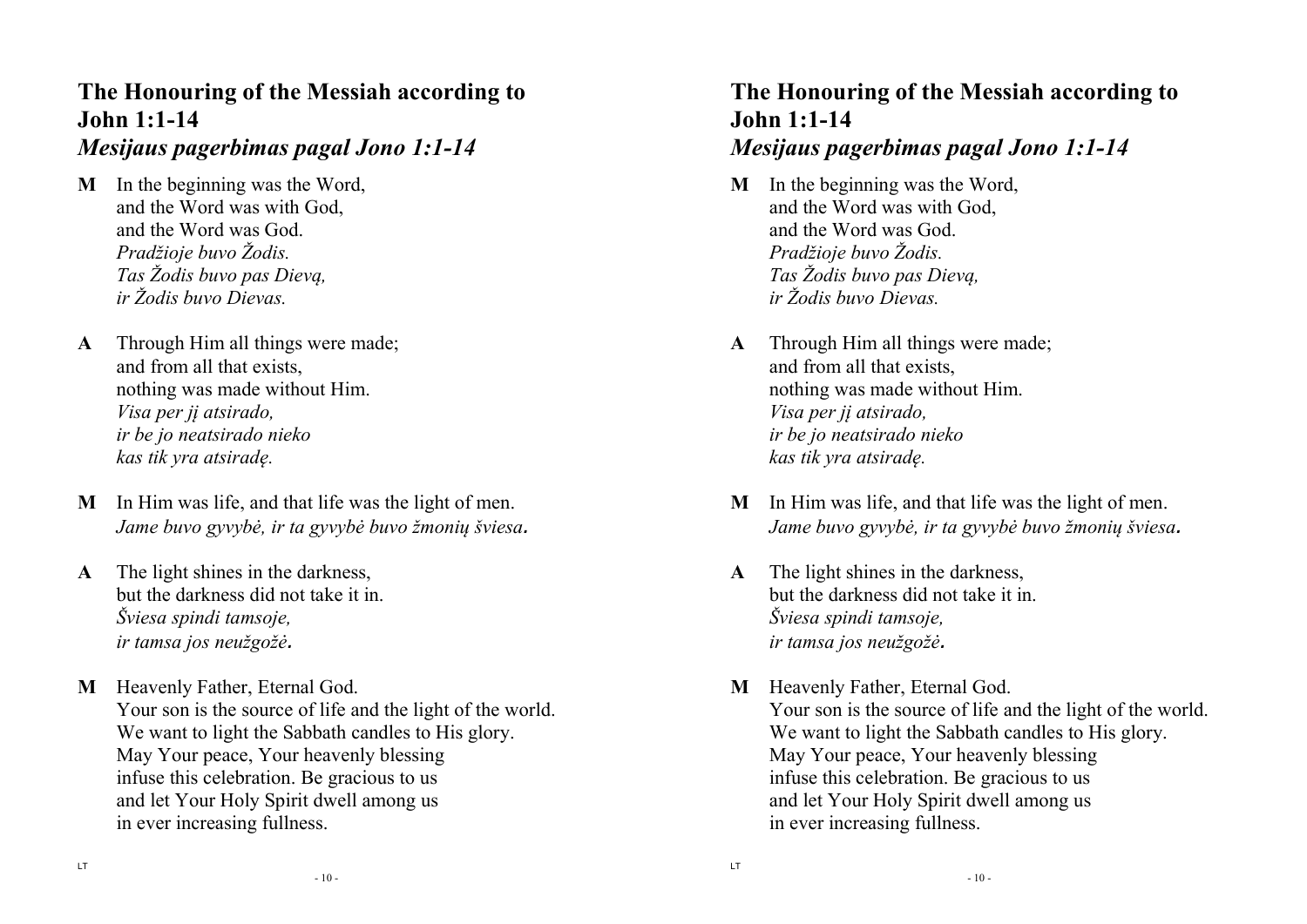Merciful Father, continue to safeguard us in Your love. Make us worthy to follow Your Son, the Messiah, to obey His word, to be steadfast in love and faithful in our ministries. Keep darkness and discouragement far from us and grant that peace, light and joy will dwell in our house. *Dangiškasis Tėve, Amžinasis Dieve. Tavo Sūnus yra gyvybės šaltinis ir pasaulio šviesa.Mes norime uždegti Šabo žvakes Jo garbei. Tegu tavo ramybė ir ir Tavo dangiškasis palaiminimas užlieja šią šventę. Būk mums maloningas* 

*ir leisk savo Šventajai Dvasiai dvelkti tarp mūsų vis augančioje pilnatvėje.* 

*Gailestingasis Tėve, nenustok mūsų saugoti Savo Meilėje.* 

*Padaryk mus vertus sekti Tavo Sūnų, Mesiją, paklusti Jo žodžiui, būti tvirtiems meilėje ir ištikimiems savo tarnavimuose. Atitolink nuo mūsų tamsą ir nedrąsą ir suteik ramybę, šviesą ir džiaugsmą mūsų namams.* 

**A** For You are the source of life, and in Your light we see the light. *Nes Tu esi gyvybės šaltinis, ir Tavo šviesoje mes matome šviesą.* 

Merciful Father, continue to safeguard us in Your love. Make us worthy to follow Your Son, the Messiah, to obey His word, to be steadfast in love and faithful in our ministries. Keep darkness and discouragement far from us and grant that peace, light and joy will dwell in our

 house. *Dangiškasis Tėve, Amžinasis Dieve. Tavo Sūnus yra gyvybės šaltinis ir pasaulio šviesa.Mes norime uždegti Šabo žvakes Jo garbei. Tegu tavo ramybė ir ir Tavo dangiškasis palaiminimas užlieja šią šventę. Būk mums maloningas* 

*ir leisk savo Šventajai Dvasiai dvelkti tarp mūsų vis augančioje pilnatvėje.* 

*Gailestingasis Tėve, nenustok mūsų saugoti Savo Meilėje.* 

*Padaryk mus vertus sekti Tavo Sūnų, Mesiją, paklusti Jo žodžiui, būti tvirtiems meilėje ir ištikimiems savo tarnavimuose. Atitolink nuo mūsų tamsą ir nedrąsą ir suteik ramybę, šviesą ir džiaugsmą mūsų namams.* 

**A** For You are the source of life, and in Your light we see the light. *Nes Tu esi gyvybės šaltinis, ir Tavo šviesoje mes matome šviesą.*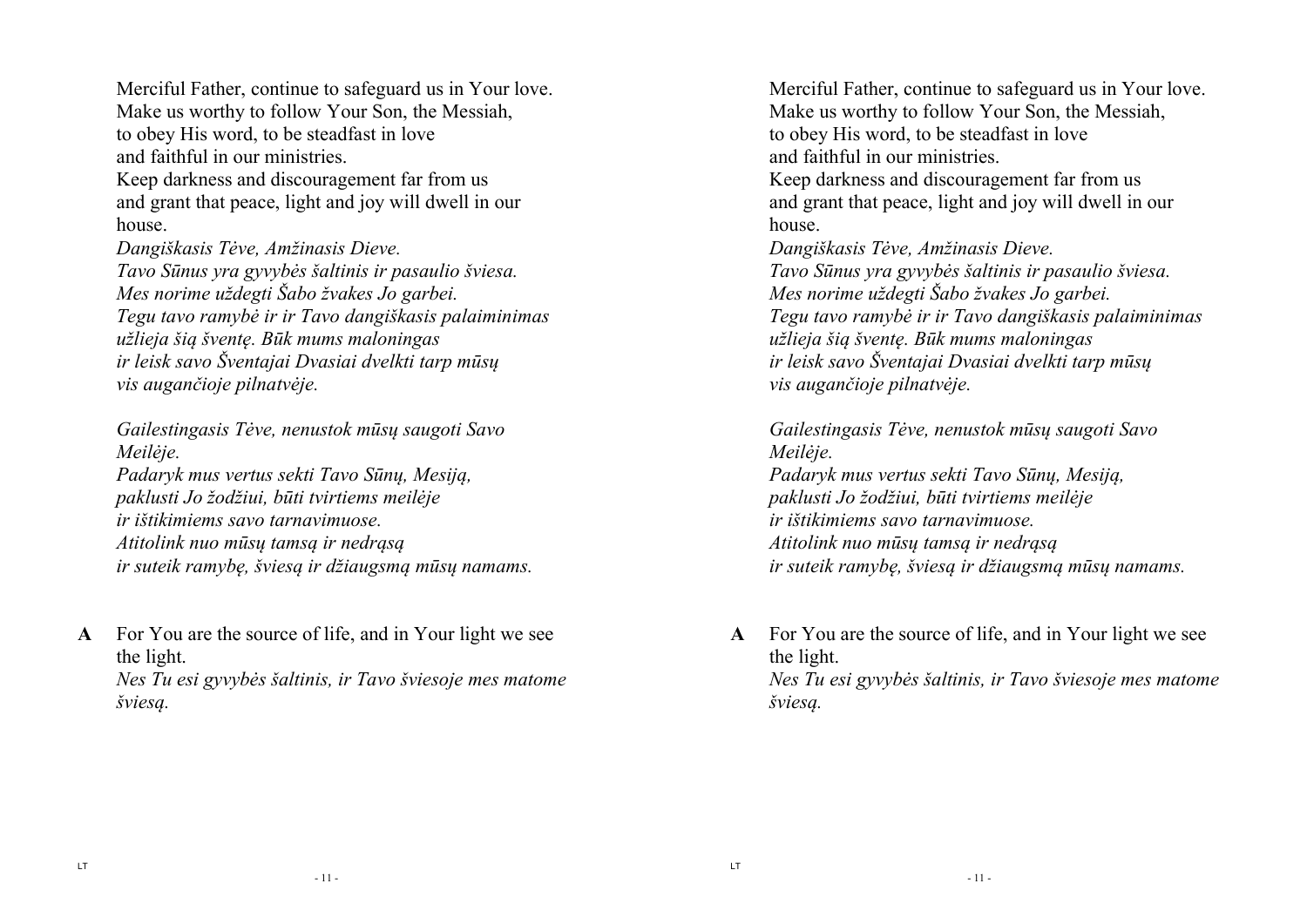# **The Lighting of the Sabbath Candles** *Šabo žvakių uždegimas*

*The mother of the house lights the Sabbath candles and prays with hands held over them in blessing. Namų motina uždega šabo žvakes ir meldžiasi su virš jų palaiminimui pakeltomis rankomis.* 

**M** Blessed are You, Lord our God! On the first day of creation You created the light.And on the seventh day of creation You rested from all Your work. You also commanded Your people Israel to rest from all their work on the seventh day. In identification with Your people Israel we also take this day of rest. On this day we recall Your Son, Whom You sent in order to begin the New Creation through Him. Blessed are You, Lord, our God, King of the Universe, Who has consecrated us through Your commandments and commanded us to light the candles for the Sabbath.  *Palaimintas esi, Viešpatie mūsų Dieve! Pirmąją kūrimo dieną Tu sukūrei šviesą. O septintąją dieną Tu ilsėjaisi nuo darbų. Tu taip pat įsakei savo tautai Izraeliui, ilsėtis nuo visų darbų septintąją dieną. Tapatindamiesi su Tavo tauta Izraeliu, mes taip pat šią dieną ilsimės. Šią dieną mes prisimename Tavo Sūnų, Kurį atsiuntei, kad per Jį pradėtum naują Kūriniją.Palaimintas esi, Viešpatie, mūsų Dieve, Visatos Karaliau, Kuris pašventinai mus per savo įsakymus Ir įsakei mums uždegti žvakes Šabui.* 

# **The Lighting of the Sabbath Candles** *Šabo žvakių uždegimas*

*The mother of the house lights the Sabbath candles and prays with hands held over them in blessing. Namų motina uždega šabo žvakes ir meldžiasi su virš jų palaiminimui pakeltomis rankomis.* 

**M** Blessed are You, Lord our God! On the first day of creation You created the light.And on the seventh day of creation You rested from all Your work. You also commanded Your people Israel to rest from all their work on the seventh day. In identification with Your people Israel we also take this day of rest. On this day we recall Your Son, Whom You sent in order to begin the New Creation through Him. Blessed are You, Lord, our God, King of the Universe, Who has consecrated us through Your commandments and commanded us to light the candles for the Sabbath.  *Palaimintas esi, Viešpatie mūsų Dieve! Pirmąją kūrimo dieną Tu sukūrei šviesą. O septintąją dieną Tu ilsėjaisi nuo darbų. Tu taip pat įsakei savo tautai Izraeliui, ilsėtis nuo visų darbų septintąją dieną. Tapatindamiesi su Tavo tauta Izraeliu, mes taip pat šią dieną ilsimės. Šią dieną mes prisimename Tavo Sūnų, Kurį atsiuntei, kad per Jį pradėtum naują Kūriniją.Palaimintas esi, Viešpatie, mūsų Dieve, Visatos Karaliau, Kuris pašventinai mus per savo įsakymus Ir įsakei mums uždegti žvakes Šabui.*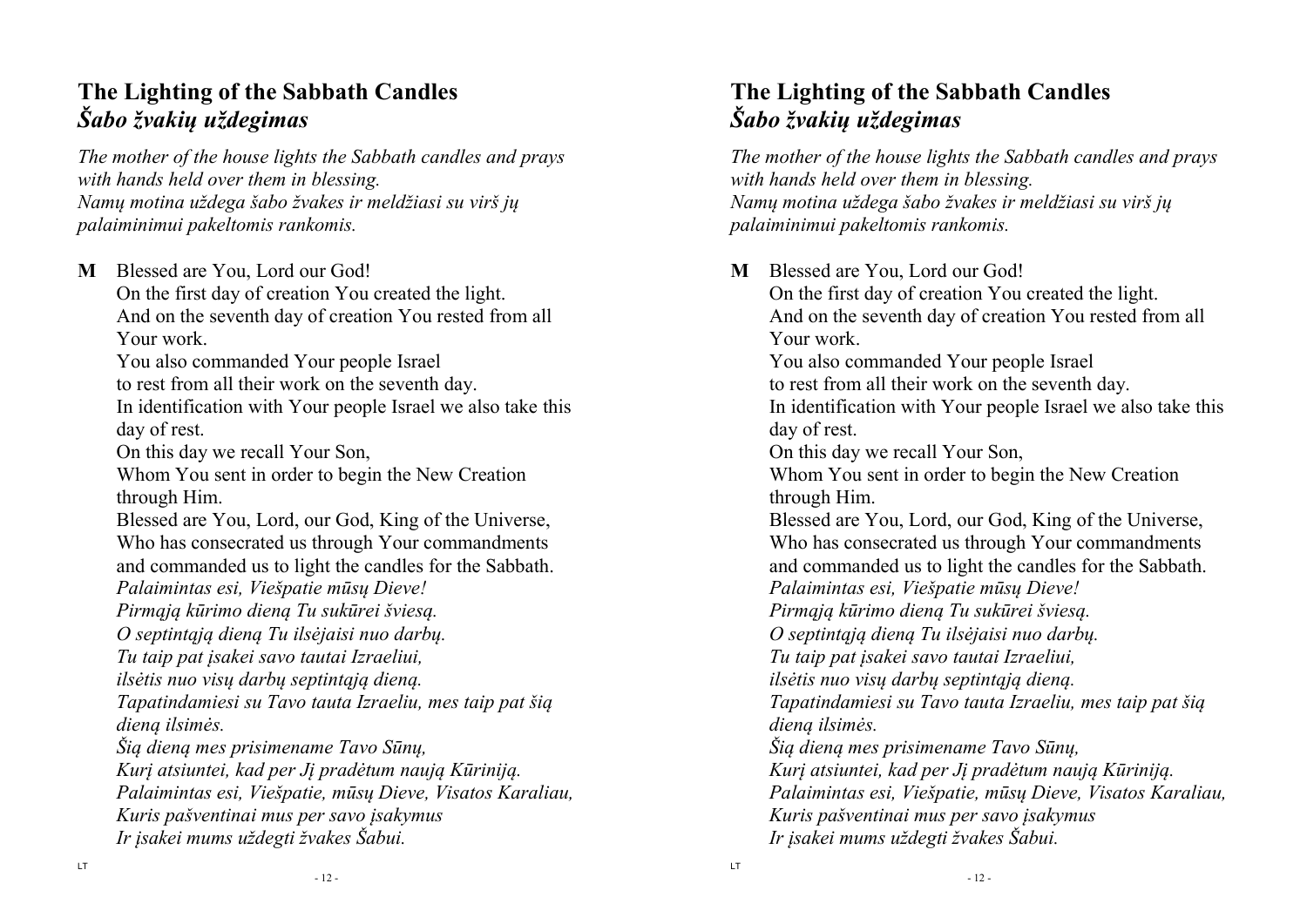**A** Blessed are You forever, Lord, our God! *Palaimintas esi per amžius, Viešpatie, mūsų Dieve!* 

*At this point Psalms 95 to 99 and Psalm 29 can be prayed. Afterwards in the Jewish Sabbath ceremony the song of praise "Queen Sabbath" is sung.*

 *Šioje vietoje galima melstis Psalmes nuo 95 iki 99 ir Psalmę 29. Po to žydiškoje Šabo ceremonijoje giedama giesmė "Šabo Karalienė".*

# **The Welcoming and Consecration of the Sabbath.**

## *Šabo pasveikinimas ir pašventinimas*

- **F** Brothers and Sisters: This is the Sabbath of the Lord, our God. *Broliai ir Sesės: tai yra Viešpaties, mūsų Dievo, Šabas.*
- **A** Let us welcome this day in joy and peace. *Pasitikime šią dieną džiaugsme ir ramybėje.*
- **F** Today we leave the concerns of the week behind us in order to glorify our Lord and Messiah Jesus. We rest from our work to worship God and to contemplate the eternal life to which He has called us.

*Šiandien paliekame savaitės rūpesčius už mūsų, kad pašlovintume mūsų Viešpatį ir Mesiją - Jėzų. Mes ilsimės nuo darbų, kad pašlovintume Dievą ir kad širdyje svarstytume apie amžinajį gyvenimą į kurį Jis mus pašaukė.* 

**A** Blessed are You forever, Lord, our God! *Palaimintas esi per amžius, Viešpatie, mūsų Dieve!* 

*At this point Psalms 95 to 99 and Psalm 29 can be prayed. Afterwards in the Jewish Sabbath ceremony the song of praise "Queen Sabbath" is sung.*

 *Šioje vietoje galima melstis Psalmes nuo 95 iki 99 ir Psalmę 29. Po to žydiškoje Šabo ceremonijoje giedama giesmė "Šabo Karalienė".*

# **The Welcoming and Consecration of the Sabbath.**

# *Šabo pasveikinimas ir pašventinimas*

- **F** Brothers and Sisters: This is the Sabbath of the Lord, our God. *Broliai ir Sesės: tai yra Viešpaties, mūsų Dievo, Šabas.*
- **A** Let us welcome this day in joy and peace. *Pasitikime šią dieną džiaugsme ir ramybėje.*
- **F** Today we leave the concerns of the week behind us in order to glorify our Lord and Messiah Jesus. We rest from our work to worship God and to contemplate the eternal life to which He has called us. *Šiandien paliekame savaitės rūpesčius už mūsų,*

 *kad pašlovintume mūsų Viešpatį ir Mesiją - Jėzų. Mes ilsimės nuo darbų, kad pašlovintume Dievą ir kad širdyje svarstytume apie amžinajį gyvenimą į kurį Jis mus pašaukė.*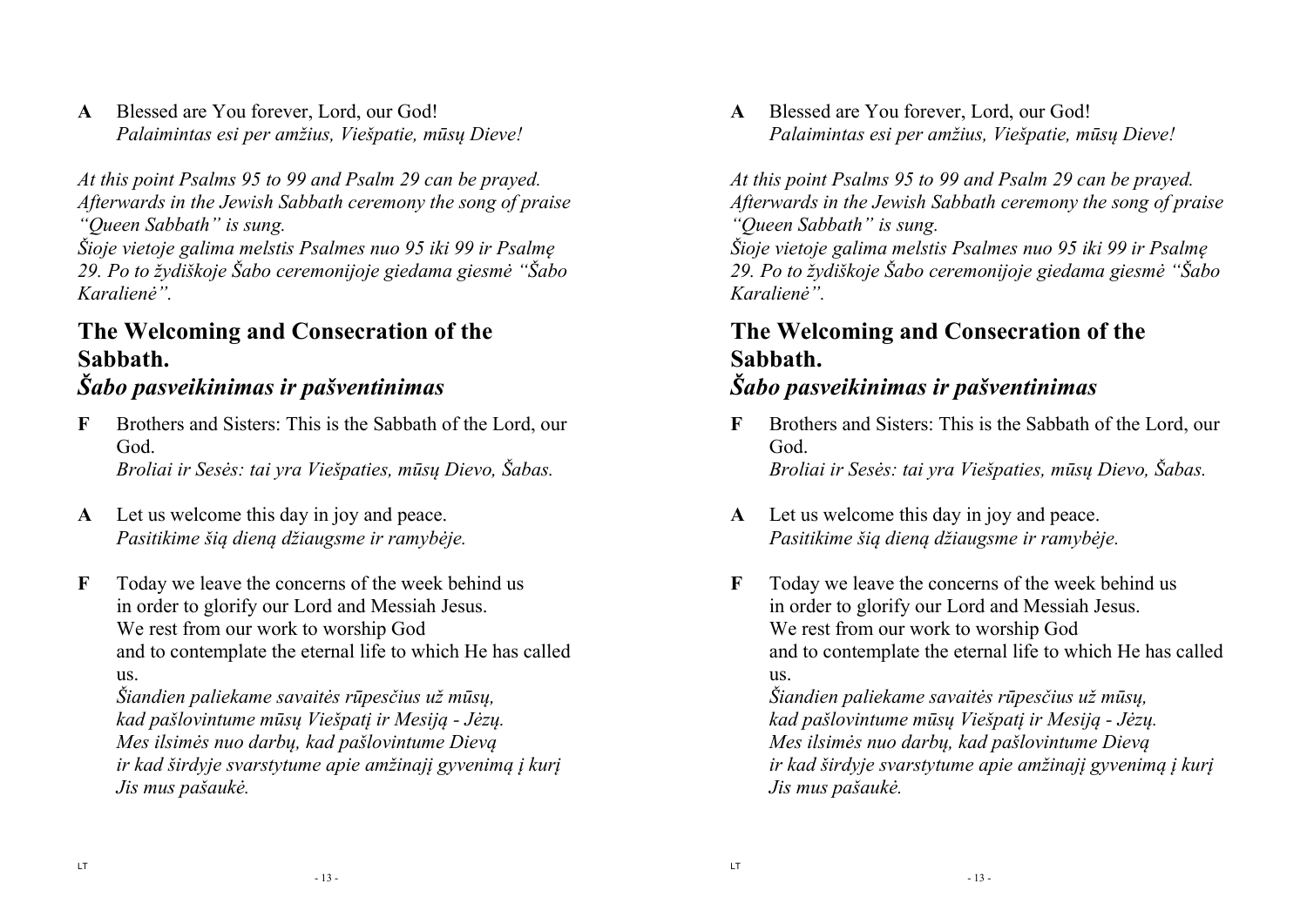- **A** The Lord Himself is with us, in order to revive us and to strengthen us. *Pats Viešpats yra su mumis, kad atgaivintų ir sustiprintų mus.*
- **F** Let us welcome the Lord into our midst and give Him glory. *Pats Viešpats yra su mumis, kad atgaivintų ir sustiprintų mus.*
- **A** We want to trust in the Lord and count on His redeeming grace. *Mes norime pasitikėti Viešpačiu ir pasikliauti Jo atperkančiąja malone.*
- **F** Let us receive His light and rejoice in His presence. *Priimkime Jo šviesą ir džiūgaukime Jo akivaizdoje.*
- **A** The Lord is our light and our salvation. *Viešpats yra mūsų šviea ir išgelbėjimas.*
- **F** Let us live according to His commandments and walk in His ways. *Gyvenkime pagal Jo įsakymus ir eikime Jo keliais.*
- **A** His word is a lamp onto our feet and a light onto our path. *Jo žodis žibintas mūsų kojoms ir šviesa mūsų takui.*
- **F** Let us exult in the Lord and praise Him, for His goodness to us is everlasting. *Džiūgaukime Viešpatyje ir Jį garbinkime, nes amžinas Jo gerumas mums.*
- **A** The Lord Himself is with us, in order to revive us and to strengthen us. *Pats Viešpats yra su mumis, kad atgaivintų ir sustiprintų mus.*
- **F** Let us welcome the Lord into our midst and give Him glory. *Pats Viešpats yra su mumis, kad atgaivintų ir sustiprintų mus.*
- **A** We want to trust in the Lord and count on His redeeming grace. *Mes norime pasitikėti Viešpačiu ir pasikliauti Jo atperkančiąja malone.*
- **F** Let us receive His light and rejoice in His presence. *Priimkime Jo šviesą ir džiūgaukime Jo akivaizdoje.*
- **A** The Lord is our light and our salvation. *Viešpats yra mūsų šviea ir išgelbėjimas.*
- **F** Let us live according to His commandments and walk in His ways. *Gyvenkime pagal Jo įsakymus ir eikime Jo keliais.*
- **A** His word is a lamp onto our feet and a light onto our path. *Jo žodis žibintas mūsų kojoms ir šviesa mūsų takui.*
- **F** Let us exult in the Lord and praise Him, for His goodness to us is everlasting. *Džiūgaukime Viešpatyje ir Jį garbinkime, nes amžinas Jo gerumas mums.*

- 14 -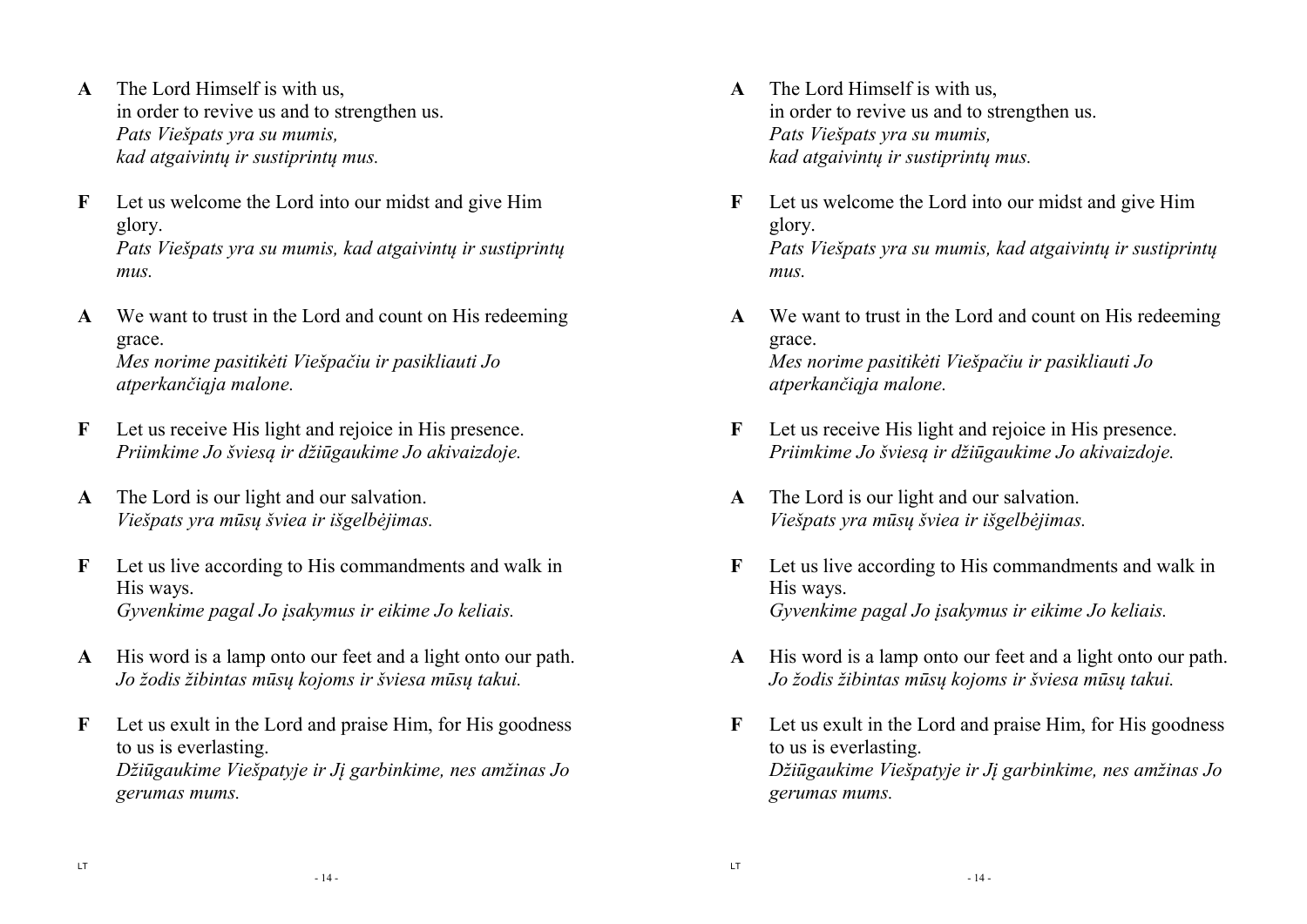- **A** We rejoiced when they said: Let us go up to the House of the Lord. *Mes džiūgavome, kai jie sakė: Eikime į Viešpaties Namus.*
- **F** Let us pray: Holy Spirit, we welcome your presence at this celebration. Deepen in us our devotion to the Father. Lift up in us Jesus, the Son of God and the Messiah of Israel. Strengthen our zeal for the kingdom and grant us to live as obedient servants all the days of our life. *Melskimės: Šventoji Dvasia, mes sveikiname tavo buvimą šioje šventėje. Gilink mumyse atsidavimą Tėvui. Išaukštink mumyse Jėzų, Dievo Sūnų ir Izraelio Mesiją. Stiprink mūsų užsidegimą dėl Dievo Karalystės ir leisk mums gyventi kaip paklusniems tarnams visas mūsų gyvenimo dienas.*

*At this point there could be a time of praise and personal thanksgiving.* 

*Šioje vietoje gali būti skirta laiko šlovinimui ir asmeniniam dėkojimui.* 

# **The Sign of Peace** *Ramybės ženklas*

**F** At this hour the peace of God comes upon us and turns the hearts of brother to brother, sister to sister,parents to their children and children to their parents. This is the hour of reconciliation and entering into the peace of the Lord, when the Lord fills us with a new love for one another and inspires us with a greater dedication to one another.  *Šią valandą Dievo ramybė nusileidžia ant mūsų ir atsuka brolio širdį į brolį, sesės į sesę,* 

- **A** We rejoiced when they said: Let us go up to the House of the Lord. *Mes džiūgavome, kai jie sakė: Eikime į Viešpaties Namus.*
- **F** Let us pray: Holy Spirit, we welcome your presence at this celebration. Deepen in us our devotion to the Father. Lift up in us Jesus, the Son of God and the Messiah of Israel. Strengthen our zeal for the kingdom and grant us to live as obedient servants all the days of our life. *Melskimės: Šventoji Dvasia, mes sveikiname tavo buvimą šioje šventėje. Gilink mumyse atsidavimą Tėvui. Išaukštink mumyse Jėzų, Dievo Sūnų ir Izraelio Mesiją. Stiprink mūsų užsidegimą dėl Dievo Karalystės ir leisk mums gyventi kaip paklusniems tarnams visas mūsų gyvenimo dienas.*

*At this point there could be a time of praise and personal thanksgiving.* 

*Šioje vietoje gali būti skirta laiko šlovinimui ir asmeniniam dėkojimui.* 

# **The Sign of Peace** *Ramybės ženklas*

LT

**F** At this hour the peace of God comes upon us and turns the hearts of brother to brother, sister to sister,parents to their children and children to their parents. This is the hour of reconciliation and entering into the peace of the Lord, when the Lord fills us with a new love for one another and inspires us with a greater dedication to one another.  *Šią valandą Dievo ramybė nusileidžia ant mūsų ir atsuka brolio širdį į brolį, sesės į sesę,* 

- 15 -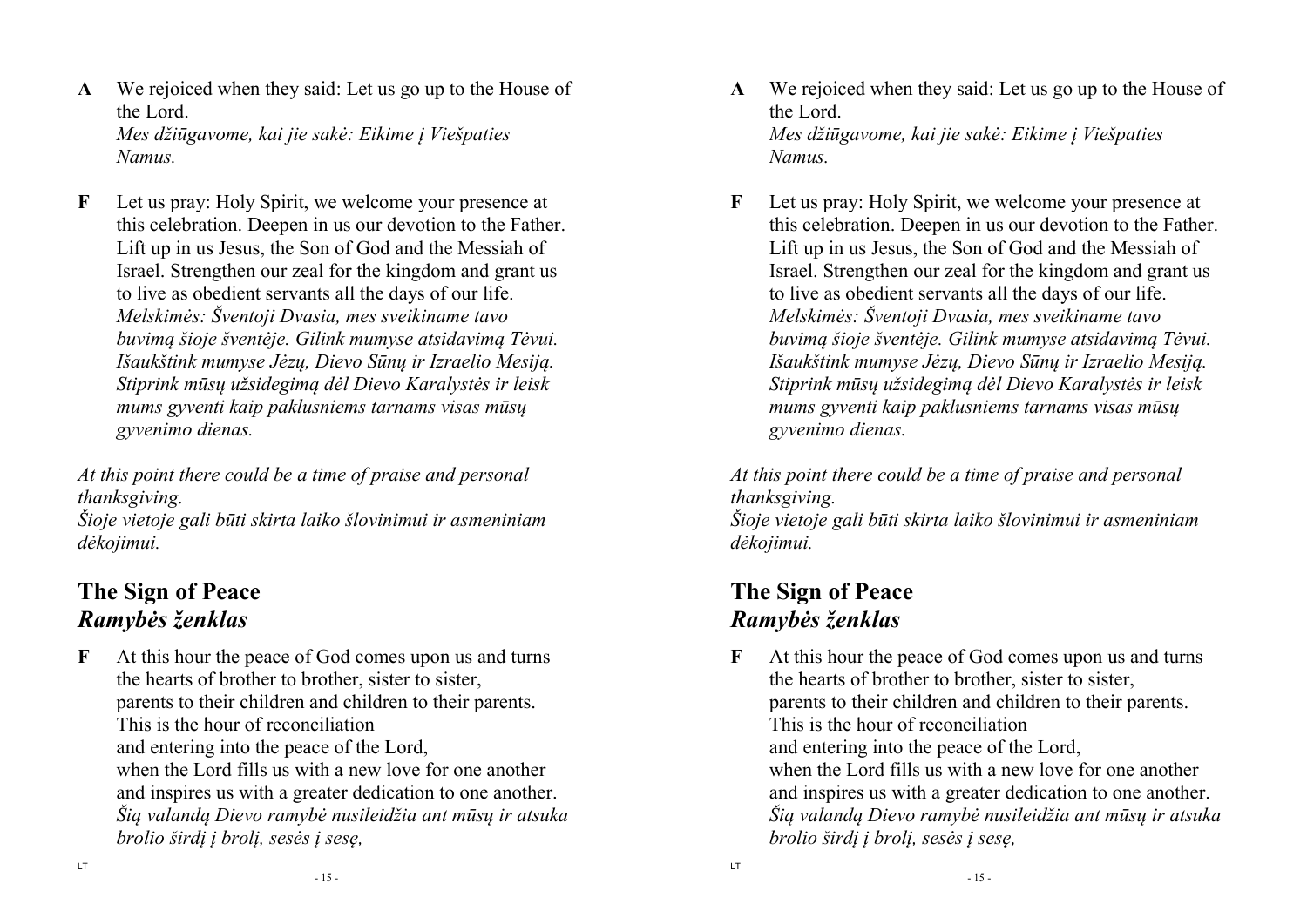*tėvų į vaikus ir vaikų į tėvus. Tai yra susitaikymo ir įėjimo į Dievo ramybę valanda, kai Viešpats pripildo mus naujos meilės vienas kitam ir įkvepia mus didesniam atsidavimui vienas kitam.* 

*We greet each other with the words: "Shabbat shalom" –or- "Peace be with You." Pasveikinkime vienas kitą žodžiais: "Shabbat shalom" arba* 

*"Ramybė tau"* 

## **The Blessing of the Wine** *Vyno palaiminimas*

**F** Those who keep the Sabbath as a day of joy should also rejoice in the kingdom. They should be filled with the riches of Your house, as they recognize that You have consecrated this day in memory of the work of creation and the gift of redemption.  *Tie, kurie švenčia Šabą kaip džiaugsmo dieną, turi džiaugtis ir Dievo Karalyste.* 

*Jie turi būti pripildyti Tavo namų turtų, nes jie pripažįsta, kad tu pašventinai šią dieną Tavo kūrimo darbo ir atpirkimo dovanos atminimui.* 

**A** Blessed are You, Lord our God, King of Creation.  *Palaimintas esi, Viešpatie mūsų Dieve, Kūrinijos Karaliau.* 

*The father of the house raises the chalice. Namų tėvas pakelia taurę.* 

*tėvų į vaikus ir vaikų į tėvus. Tai yra susitaikymo ir įėjimo į Dievo ramybę valanda, kai Viešpats pripildo mus naujos meilės vienas kitam ir įkvepia mus didesniam atsidavimui vienas kitam.* 

*We greet each other with the words: "Shabbat shalom" –or- "Peace be with You." Pasveikinkime vienas kitą žodžiais: "Shabbat shalom" arba "Ramybė tau"* 

# **The Blessing of the Wine** *Vyno palaiminimas*

- **F** Those who keep the Sabbath as a day of joy should also rejoice in the kingdom. They should be filled with the riches of Your house, as they recognize that You have consecrated this day in memory of the work of creation and the gift of redemption.  *Tie, kurie švenčia Šabą kaip džiaugsmo dieną, turi džiaugtis ir Dievo Karalyste. Jie turi būti pripildyti Tavo namų turtų, nes jie pripažįsta, kad tu pašventinai šią dieną Tavo kūrimo darbo ir atpirkimo dovanos atminimui.*
- **A** Blessed are You, Lord our God, King of Creation.  *Palaimintas esi, Viešpatie mūsų Dieve, Kūrinijos Karaliau.*

*The father of the house raises the chalice. Namų tėvas pakelia taurę.* 

LT

LT

- 16 -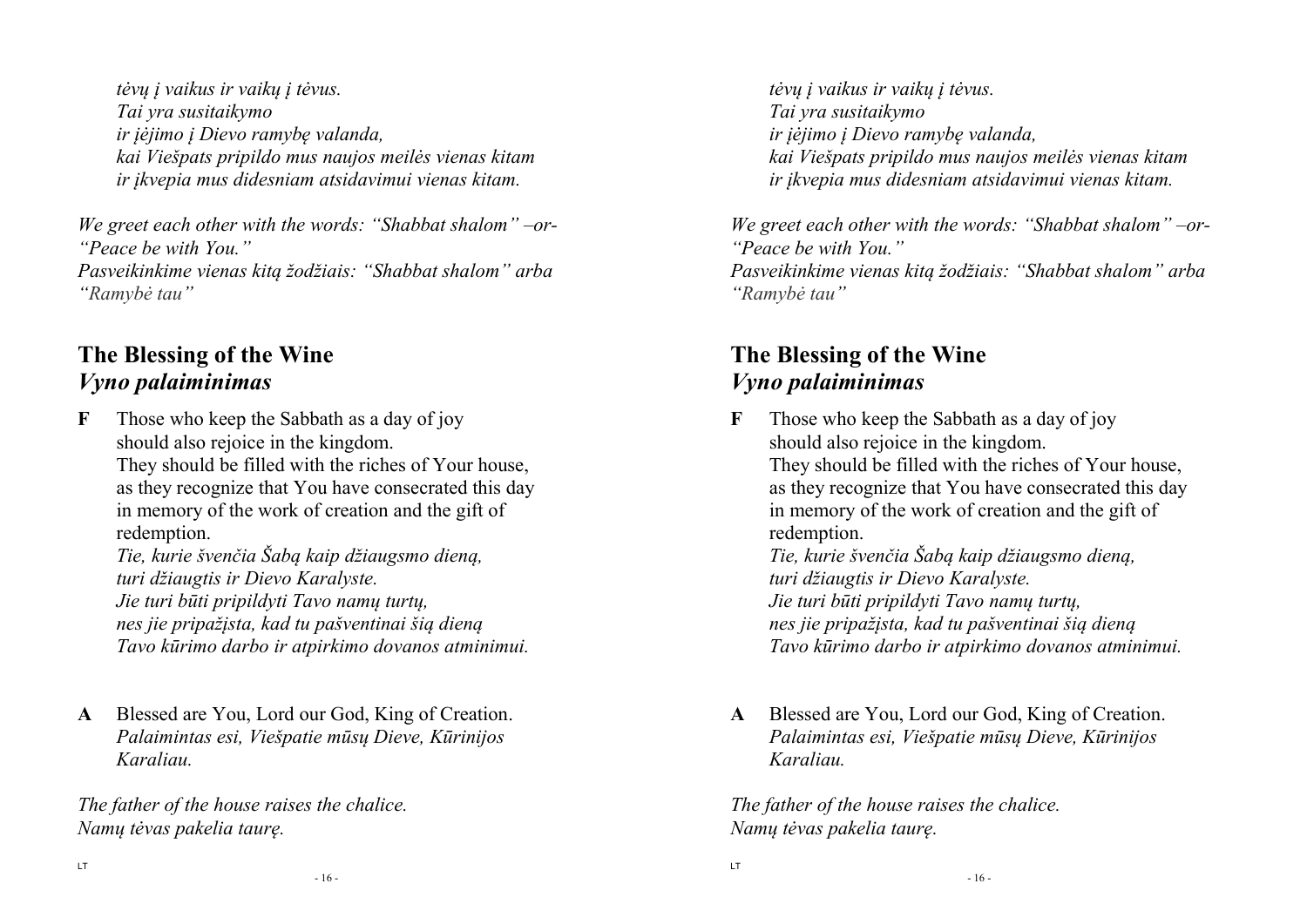**F** Let us praise God with this sign of joy and thank Him for the blessings of the past week: for health, strength and wisdom, for our life together in our families, in our communities, for our personal growth by temptations and trials, and for the joy which we have received through our work. *Garbinkime Dievą šiuo džiaugsmo ženklu ir dėkokime Jam už praėjusios savaitės palaiminimus: už sveikatą, stiprybę ir išmintį, už gyvenimą kartu savo* 

 *šeimose, bendruomenėse, už asmeninį augimą per gundymus ir išbandymus, ir už džiaugsmą, kurį gavome per savo darbą.* 

*The participants may also give thanks in their own words. Dalyviai taip pat gali dėkoti savais žodžiais.* 

**F** God, You have honoured us by the blessing of our labour and in Your goodness You have consecrated us by the blessing of rest when You gave us the commandment:"Six days shall You toil and do all Your work. But the seventh day is a Sabbath for the Lord, YourGod."

Blessed are You, Lord our God, King of Creation, Who has created the fruit of the vine.

*Dieve, Tu pagerbei mus, palaimindamas mūsų darbą, ir iš Savo gerumo Tu pašventinai mus, palaimindamas mūsų poilsį, kai davei mums įsakymą:* 

 *"Šešias dienas tu triūsi ir dirbsi visą savo darbą. Bet septintoji diena yra Šabas Viešpačiui, Tavo Dievui." Palaimintas esi, Viešpatie mūsų Dieve, Kūrinijos Karaliau, Kuris sukūrei vynmedžio vaisių.* 

**A** Blessed are You forever, Lord our God. *Palaimintas esi per amžius, Viešpatie, mūsų Dieve.*  **F** Let us praise God with this sign of joy and thank Him for the blessings of the past week: for health, strength and wisdom, for our life together in our families, in our communities, for our personal growth by temptations and trials, and for the joy which we have received through our work. *Garbinkime Dievą šiuo džiaugsmo ženklu ir dėkokime Jam už praėjusios savaitės palaiminimus: už sveikatą, stiprybę ir išmintį, už gyvenimą kartu savo šeimose, bendruomenėse, už asmeninį augimą per gundymus ir išbandymus, ir už džiaugsmą, kurį gavome* 

*The participants may also give thanks in their own words. Dalyviai taip pat gali dėkoti savais žodžiais.* 

 *per savo darbą.* 

**F** God, You have honoured us by the blessing of our labour and in Your goodness You have consecrated us by the blessing of rest when You gave us the commandment:"Six days shall You toil and do all Your work. But the seventh day is a Sabbath for the Lord, YourGod<sup>"</sup>

Blessed are You, Lord our God, King of Creation, Who has created the fruit of the vine. *Dieve, Tu pagerbei mus, palaimindamas mūsų darbą,* 

*ir iš Savo gerumo Tu pašventinai mus, palaimindamas mūsų poilsį, kai davei mums įsakymą:* 

*"Šešias dienas tu triūsi ir dirbsi visą savo darbą. Bet septintoji diena yra Šabas Viešpačiui, Tavo Dievui." Palaimintas esi, Viešpatie mūsų Dieve, Kūrinijos Karaliau, Kuris sukūrei vynmedžio vaisių.* 

**A** Blessed are You forever, Lord our God. *Palaimintas esi per amžius, Viešpatie, mūsų Dieve.* 

LT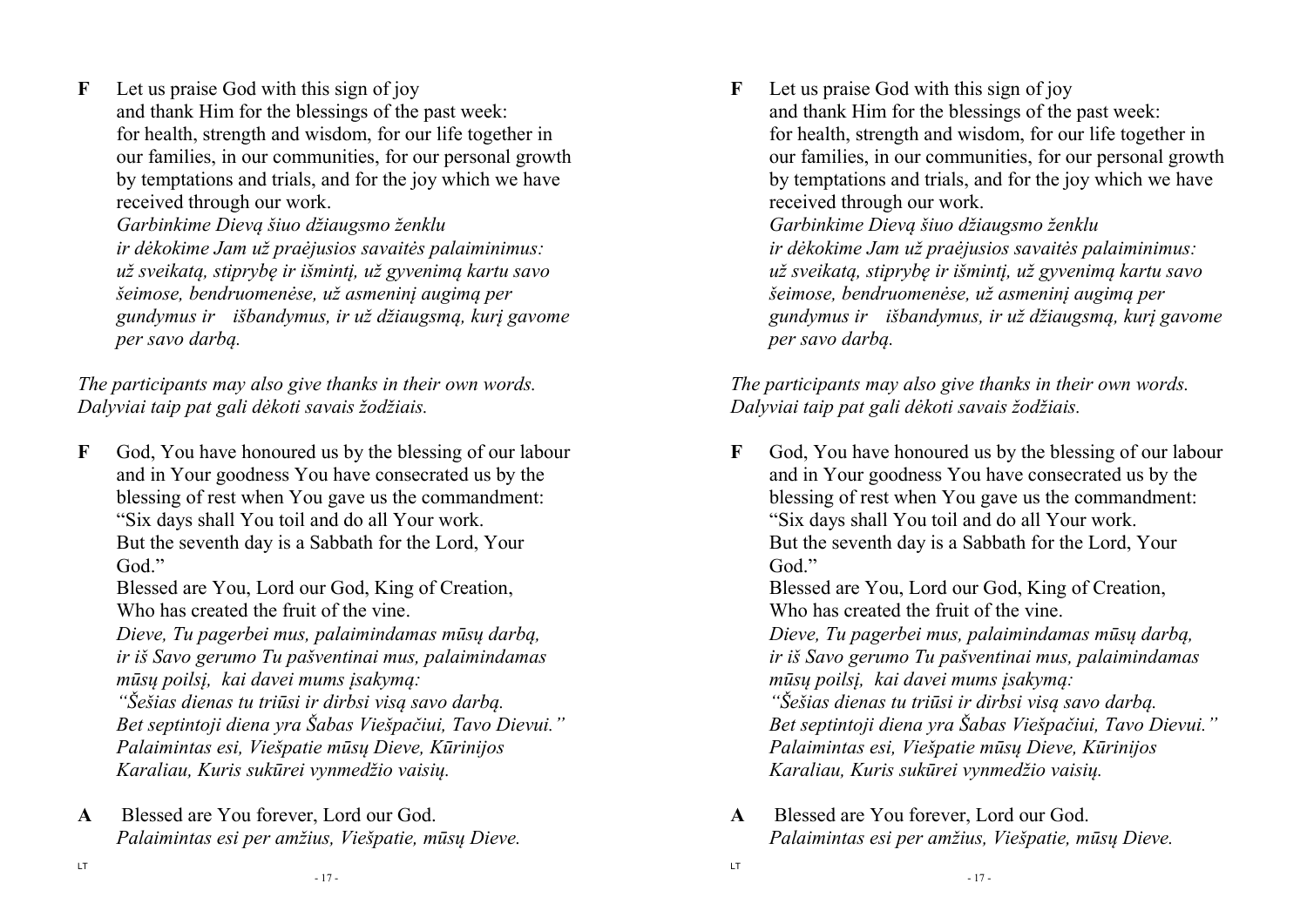*The chalice is now passed around for the people to drink from. Taurė siunčiama ratu per žmones, kad jie gertų iš jos.*

- **F** Let us especially thank God today for the salvation which we have received through Jesus, the Messiah. He once came as man into the world in order to free us from sin and the power of death. When he returns in glory he will overcome all injustice and will establish the reign of God on earth forever. Heavenly Father, through Your Son Jesus You have made us Your children. *Šiandien ypatingai dėkokime Dievui už išgelbėjimą, kurį esame gavę per Jėzų, Mesiją. Kartą Jis atėjo į pasaulį kaip žmogus, kad išlaisvintų mus iš nuodėmės ir mirties galios. Kai Jis šlovingai sugrįš, Jis įveiks visą neteisybę ir įtvirtins Dievo viešpatavimą žemėje per amžius. Dangiškasis Tėve, per Savo Sūnų Jėzų Kristų Tu padarei mus Savo vaikais.*
- **A** We now live with Him through the Holy Spirit and rejoice in the day when we dwell with Him in Your eternal kingdom.

 *Mes dabar gyvename su Juo per Šventąją Dvasią ir džiaugiamės ta diena, kai apsigyvensime su Juo, Tavo amžinojoje Karalystėje.* 

**F** Blessed are You, Lord our God, for the rest which You have given us in Your Son Jesus. We thank You for this day on which You remind us of His deed for our redemption. We thank You for the new Creation which has begun in us through Him. Look graciously upon Your servants and show us Yourglory.

*The chalice is now passed around for the people to drink from. Taurė siunčiama ratu per žmones, kad jie gertų iš jos.*

- **F** Let us especially thank God today for the salvation which we have received through Jesus, the Messiah. He once came as man into the world in order to free us from sin and the power of death. When he returns in glory he will overcome all injustice and will establish the reign of God on earth forever. Heavenly Father, through Your Son Jesus You have made us Your children. *Šiandien ypatingai dėkokime Dievui už išgelbėjimą, kurį esame gavę per Jėzų, Mesiją. Kartą Jis atėjo į pasaulį kaip žmogus, kad išlaisvintų mus iš nuodėmės ir mirties galios. Kai Jis šlovingai sugrįš, Jis įveiks visą neteisybę ir įtvirtins Dievo viešpatavimą žemėje per amžius. Dangiškasis Tėve, per Savo Sūnų Jėzų Kristų Tu padarei mus Savo vaikais.*
- **A** We now live with Him through the Holy Spirit and rejoice in the day when we dwell with Him in Your eternal kingdom. *Mes dabar gyvename su Juo per Šventąją Dvasią ir džiaugiamės ta diena, kai apsigyvensime su Juo, Tavo amžinojoje Karalystėje.*
- **F** Blessed are You, Lord our God, for the rest which You have given us in Your Son Jesus. We thank You for this day on which You remind us of His deed for our redemption. We thank You for the new Creation which has begun in us through Him. Look graciously upon Your servants and show us Yourglory.

- 18 -

LT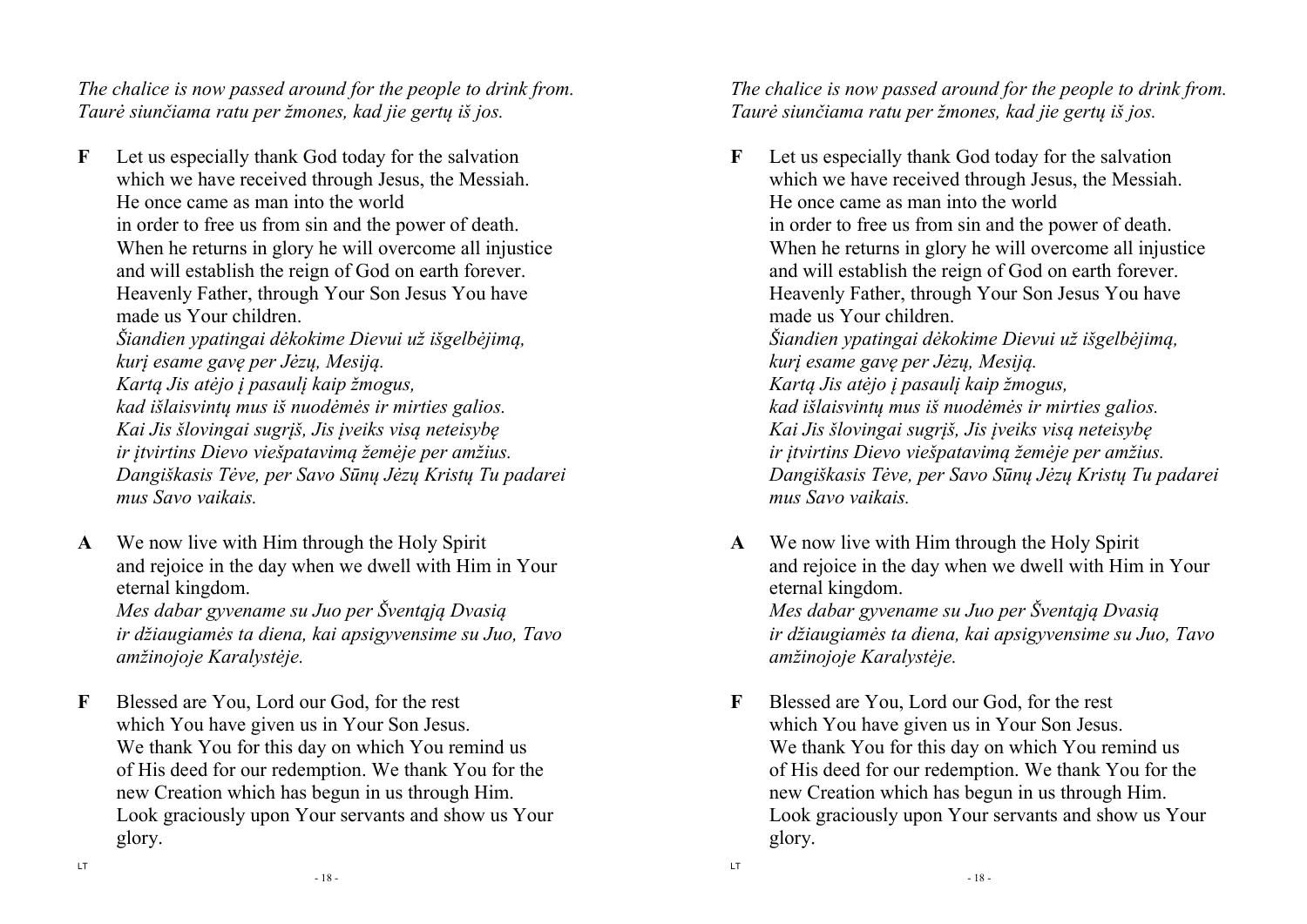Blessed are you Lord our God, for You have poured out Your grace upon Your people. *Palaimintas esi, Viešpatie mūsų Dieve, už poilsį kurį Tu mums davei per Savo Sūnų Jėzų. Mes dėkojame Tau už šią dieną, kurioje tu mums primeni Jo žygdarbį dėl mūsų atpirkimo. Mes dėkojame Tau už naują Kūriniją, kuri prasidėjo mumyse per Jį. Pažvelk maloningai į savo tarnus ir parodyk mums Savo šlovę. Palaimintas esi, Viešpatie mūsų Dieve, nes Tu išliejai Savo malonę ant Savo tautos.* 

**A** Blessed are You forever, Lord our God. *Palaimintas ei per amžius, Viešpatie, mūsų Dieve.* 

*The chalice is passed around again. In the meantime the father of the house sprinkles salt on the two loaves of Sabbath bread, raises them and speaks …* 

 *Taurė vėl siunčiama. Tuo pat metu namų tėvas barsto druską ant dviejų Šabo duonos kepalų, pakelia juos ir sako…* 

# **The Blessing of the Bread** *Duonos palaiminimas*

- **F** All eyes are waiting upon You and You give them nourishment at the proper time. *Visų akys nukreiptos į Tave, ir Tu pamaitini juos tinkamu laiku.*
- **A** You open Your hand and fulfil the yearnings of all living creatures.

*Tu atveri Savo ranką ir pasotini visų gyvųjų kūrinių troškimus.* 

Blessed are you Lord our God, for You have poured out Your grace upon Your people. *Palaimintas esi, Viešpatie mūsų Dieve, už poilsį kurį Tu mums davei per Savo Sūnų Jėzų. Mes dėkojame Tau už šią dieną, kurioje tu mums primeni Jo žygdarbį dėl mūsų atpirkimo. Mes dėkojame Tau už naują Kūriniją, kuri prasidėjo mumyse per Jį. Pažvelk maloningai į savo tarnus ir parodyk mums Savo šlovę. Palaimintas esi, Viešpatie mūsų Dieve, nes Tu išliejai Savo malonę ant Savo tautos.* 

**A** Blessed are You forever, Lord our God. *Palaimintas ei per amžius, Viešpatie, mūsų Dieve.* 

*The chalice is passed around again. In the meantime the father of the house sprinkles salt on the two loaves of Sabbath bread, raises them and speaks …* 

 *Taurė vėl siunčiama. Tuo pat metu namų tėvas barsto druską ant dviejų Šabo duonos kepalų, pakelia juos ir sako…* 

# **The Blessing of the Bread** *Duonos palaiminimas*

- **F** All eyes are waiting upon You and You give them nourishment at the proper time. *Visų akys nukreiptos į Tave, ir Tu pamaitini juos tinkamu laiku.*
- **A** You open Your hand and fulfil the yearnings of all living creatures. *Tu atveri Savo ranką ir pasotini visų gyvųjų kūrinių troškimus.*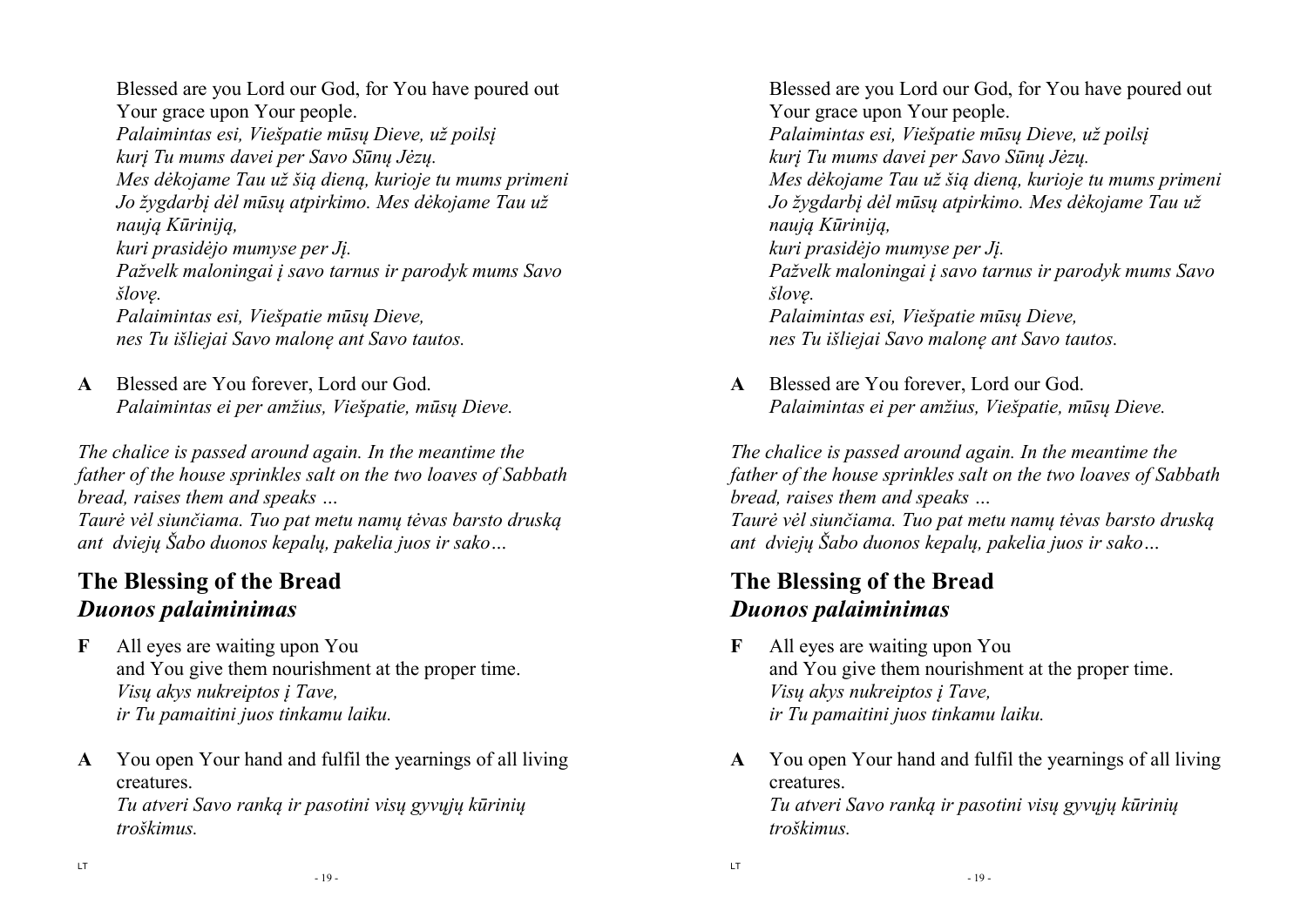**F** Blessed are You, Lord our God, King of Creation for the gift of bread.

 Through Your loving providence we have received this bread, which has become a sign of unity and love among brothers and sisters.

 Just as one loaf of bread comes from numerous grains, so will we become one body,

 when we share our lives with one another in the grace of the Holy Spirit.

Blessed are You, Lord our God, King of Creation,

Who makes the earth bring forth its bread for us.

*Palaimintas esi, Viešpatie, mūsų Dieve, Kūrinijos* 

 *Karaliau, už duonos dovaną.* 

*Per tavo mylinčią Apvaizdą mes gavome šią duoną, Kuri tapo vienybės ir meilės ženklu tarp brolių ir seserų. Kaip daugybė grūdų tampa vienu kepalu,* 

*taip ir mes tapsime vienu kūnu,* 

*kai dalinsimės savo gyvenimais vieni su kitais Šventosios Dvasios malonėje.* 

*Palaimintas esi, Viešpatie, mūsų Dieve, Kūrinijos Karaliau, kuris liepi žemei brandinti savo duoną mums.* 

**A** Blessed are You forever, Lord our God. *Palaimintas esi per amžius, Viešpatie, mūsų Dieve.* 

### **The Meal** *Valgis*

**F** Blessed are You, Lord our God, King of Creation for the gift of bread.

 Through Your loving providence we have received this bread, which has become a sign of unity and love among brothers and sisters.

 Just as one loaf of bread comes from numerous grains, so will we become one body,

 when we share our lives with one another in the grace of the Holy Spirit.

Blessed are You, Lord our God, King of Creation,

Who makes the earth bring forth its bread for us.

*Palaimintas esi, Viešpatie, mūsų Dieve, Kūrinijos* 

 *Karaliau, už duonos dovaną. Per tavo mylinčią Apvaizdą mes gavome šią duoną,* 

*Kuri tapo vienybės ir meilės ženklu tarp brolių ir seserų. Kaip daugybė grūdų tampa vienu kepalu,* 

*taip ir mes tapsime vienu kūnu,* 

*kai dalinsimės savo gyvenimais vieni su kitais Šventosios Dvasios malonėje.* 

*Palaimintas esi, Viešpatie, mūsų Dieve, Kūrinijos Karaliau, kuris liepi žemei brandinti savo duoną mums.* 

**A** Blessed are You forever, Lord our God. *Palaimintas esi per amžius, Viešpatie, mūsų Dieve.* 

## **The Meal** *Valgis*

LT

- 20 -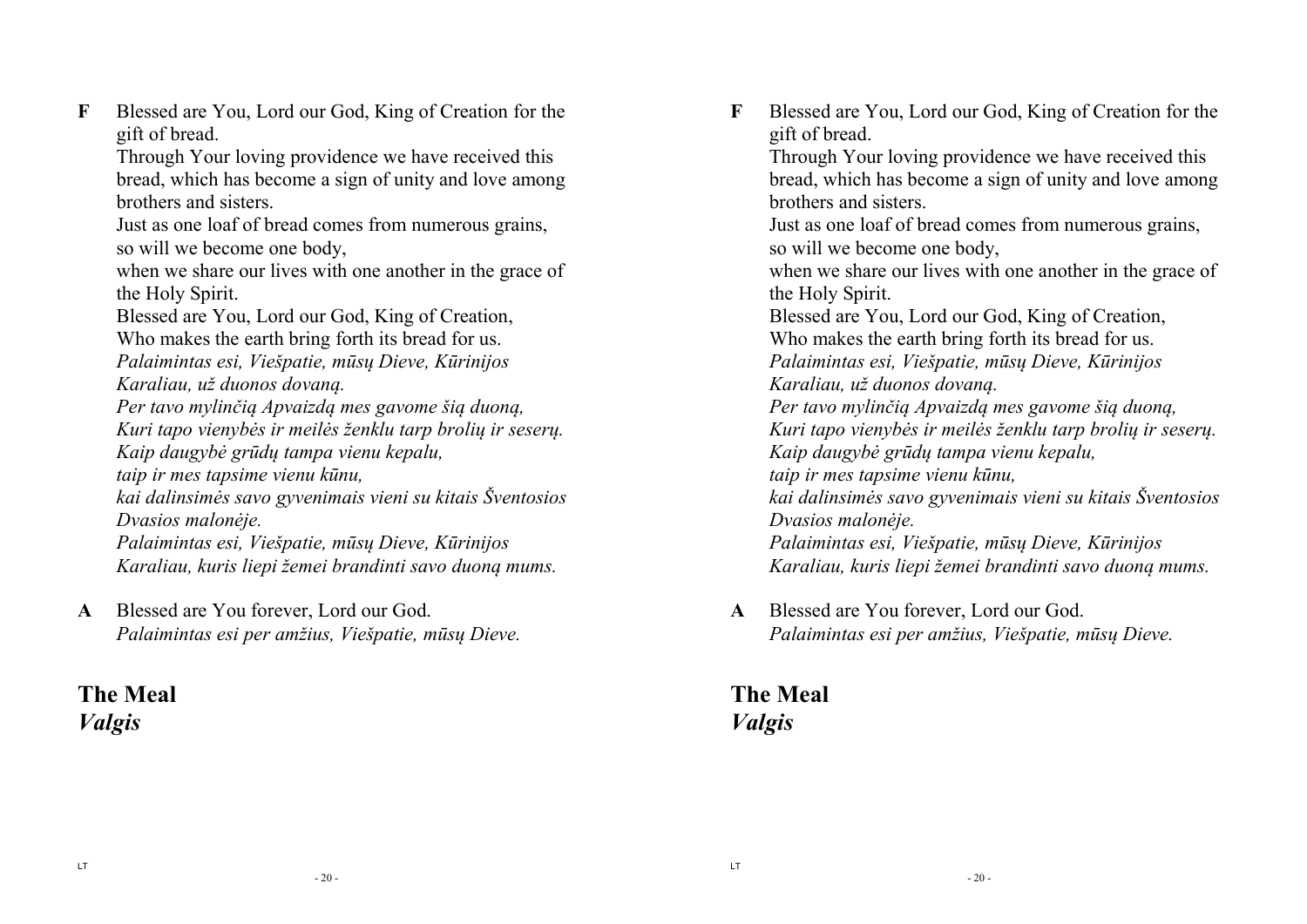## **The Final Blessing** *Baigiamasis palaiminimas*

*After the meal a chalice is again filled with wine.Po valgio taurė vėl pripildoma vynu* 

- **F** Let us praise the Lord. *Garbinkime Viešpatį.*
- **A** Blessed be the name of the Lord, now and for eternity. *Palaimintas Viešpaties vardas, dabar ir per amžius.*
- **F** Let us praise God, for we have a share in His abundance. *Garbinkime Dievą, nes mes turime dalį Jo apstybėje.*
- **A** Blessed be our God, for we have a share in His abundance and we live from His goodness. *Palaimintas esi, mūsų Dieve, nes mes turime dalį Jo apstybėje ir gyvename iš Jo gerumo.*
- **F** Blessed are You, Lord our God, King of Heaven and Earth! You nourish everything which lives through your unchanging love and mercy.

 Through Your kindness we have never lacked nourishment.

Through Your goodness may we never miss any of the necessities of life.

Blessed are you, Lord our God, Who sustains all of Yourcreatures.

*Palaimintas esi, Viešpatie mūsų Dieve, Dangaus ir Žemės Karaliau!* 

*Tu maitini visa, kas gyva, dėl Savo nekintančios meilės ir gailestingumo.* 

*Dėl Tavo gerumo mums niekada netrūksta maisto.* 

# **The Final Blessing** *Baigiamasis palaiminimas*

*After the meal a chalice is again filled with wine.Po valgio taurė vėl pripildoma vynu* 

**F** Let us praise the Lord. *Garbinkime Viešpatį.* 

LT

- **A** Blessed be the name of the Lord, now and for eternity. *Palaimintas Viešpaties vardas, dabar ir per amžius.*
- **F** Let us praise God, for we have a share in His abundance. *Garbinkime Dievą, nes mes turime dalį Jo apstybėje.*
- **A** Blessed be our God, for we have a share in His abundance and we live from His goodness. *Palaimintas esi, mūsų Dieve, nes mes turime dalį Jo apstybėje ir gyvename iš Jo gerumo.*
- **F** Blessed are You, Lord our God, King of Heaven and Earth! You nourish everything which lives through your unchanging love and mercy. Through Your kindness we have never lacked nourishment. Through Your goodness may we never miss any of the necessities of life. Blessed are you, Lord our God, Who sustains all of Yourcreatures. *Palaimintas esi, Viešpatie mūsų Dieve, Dangaus ir Žemės Karaliau! Tu maitini visa, kas gyva, dėl Savo nekintančios meilės ir gailestingumo. Dėl Tavo gerumo mums niekada netrūksta maisto.*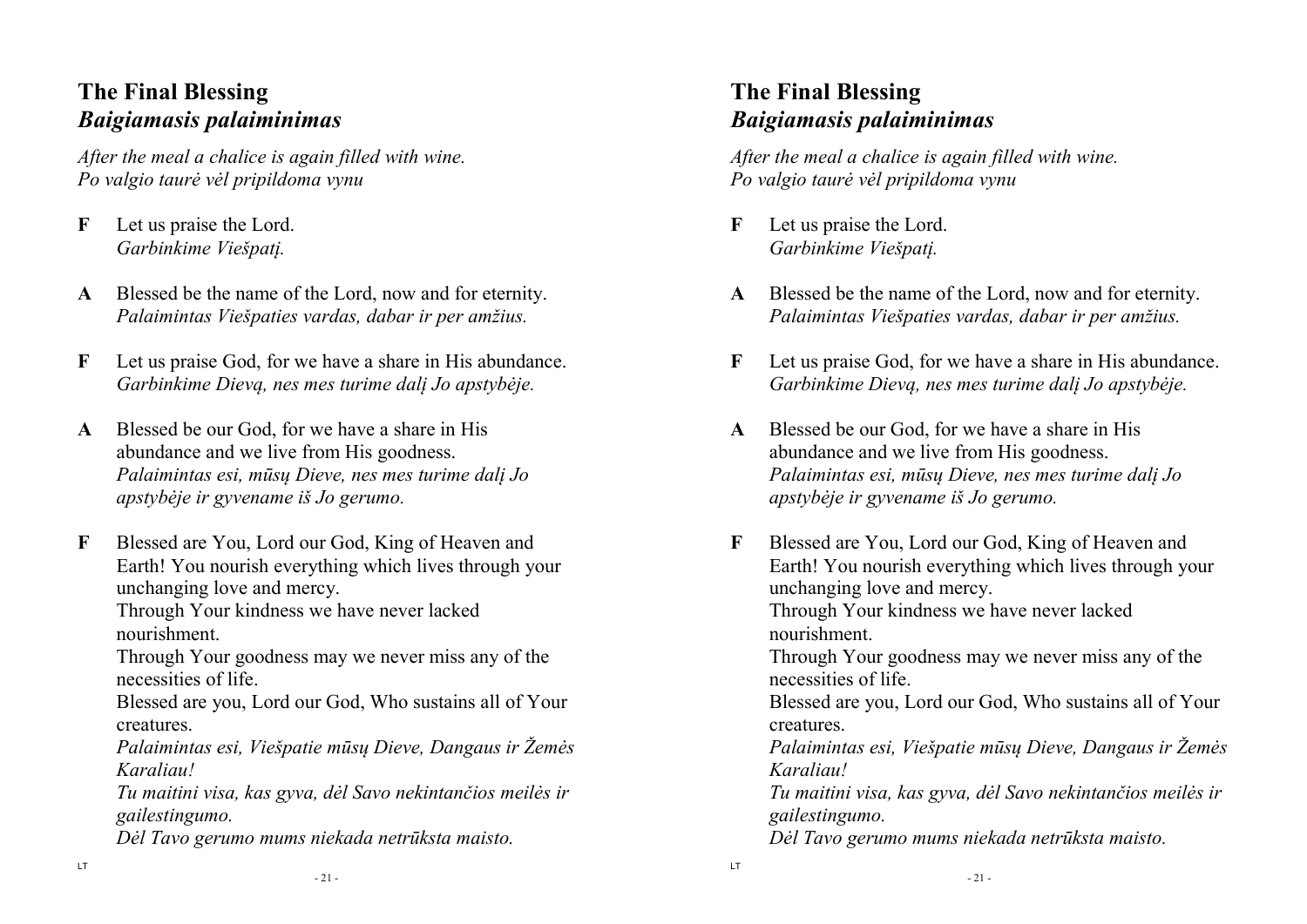*Tegu iš Tavo gerumo mums niekada netrūksta būtinų dalykui pragyvenimui. Palaimintas esi, Viešpatie, mūsų Dieve, kuris palaikai visų Savo kūrinių gyvybę.* 

**A** Blessed be Your Name forever.  *Palaimintas Tavo Vardas per amžius.* 

**F** Blessed are You, Lord our God! Through Your great mercy You have given birth to us anew as a living hope through the resurrection of Jesus from the dead. You have given us an imperishable and unfailing inheritance. Blessed are You, merciful God. You have given us a new life in Your Son, the Messiah. *Palaimintas esi, Viešpatie mūsų Dieve! Iš Savo didžio gailestingumo Tu pagimdei mus iš naujo kaip gyvą viltį per Jėzaus Prisikėlimą iš numirusių. Tu mums davei amžiną ir nenykstantį paveldą. Palaimintas esi, gailestingasis Dieve. Tu mums davei naują gyvenimą Savo Sūnuje – Mesijuje.* 

- **A** Blessed be Your Name forever. *Palaimintas Tavo Vardas per amžius.*
- **F** Blessed are You, Lord our God, for Your mercy on Your people, who have been called by Your Name and in whom Your Spirit dwells. May Your blessing be on Your children, to whom You have given Your Son.

*Tegu iš Tavo gerumo mums niekada netrūksta būtinų dalykui pragyvenimui. Palaimintas esi, Viešpatie, mūsų Dieve, kuris palaikai visų Savo kūrinių gyvybę.* 

- **A** Blessed be Your Name forever.  *Palaimintas Tavo Vardas per amžius.*
- **F** Blessed are You, Lord our God! Through Your great mercy You have given birth to us anew as a living hope through the resurrection of Jesus from the dead. You have given us an imperishable and unfailing inheritance. Blessed are You, merciful God. You have given us a new life in Your Son, the Messiah. *Palaimintas esi, Viešpatie mūsų Dieve! Iš Savo didžio gailestingumo Tu pagimdei mus iš naujo kaip gyvą viltį per Jėzaus Prisikėlimą iš numirusių. Tu mums davei amžiną ir nenykstantį paveldą. Palaimintas esi, gailestingasis Dieve. Tu mums davei naują gyvenimą Savo Sūnuje – Mesijuje.*
- **A** Blessed be Your Name forever. *Palaimintas Tavo Vardas per amžius.*
- **F** Blessed are You, Lord our God, for Your mercy on Your people, who have been called by Your Name and in whom Your Spirit dwells. May Your blessing be on Your children, to whom You have given Your Son.

LT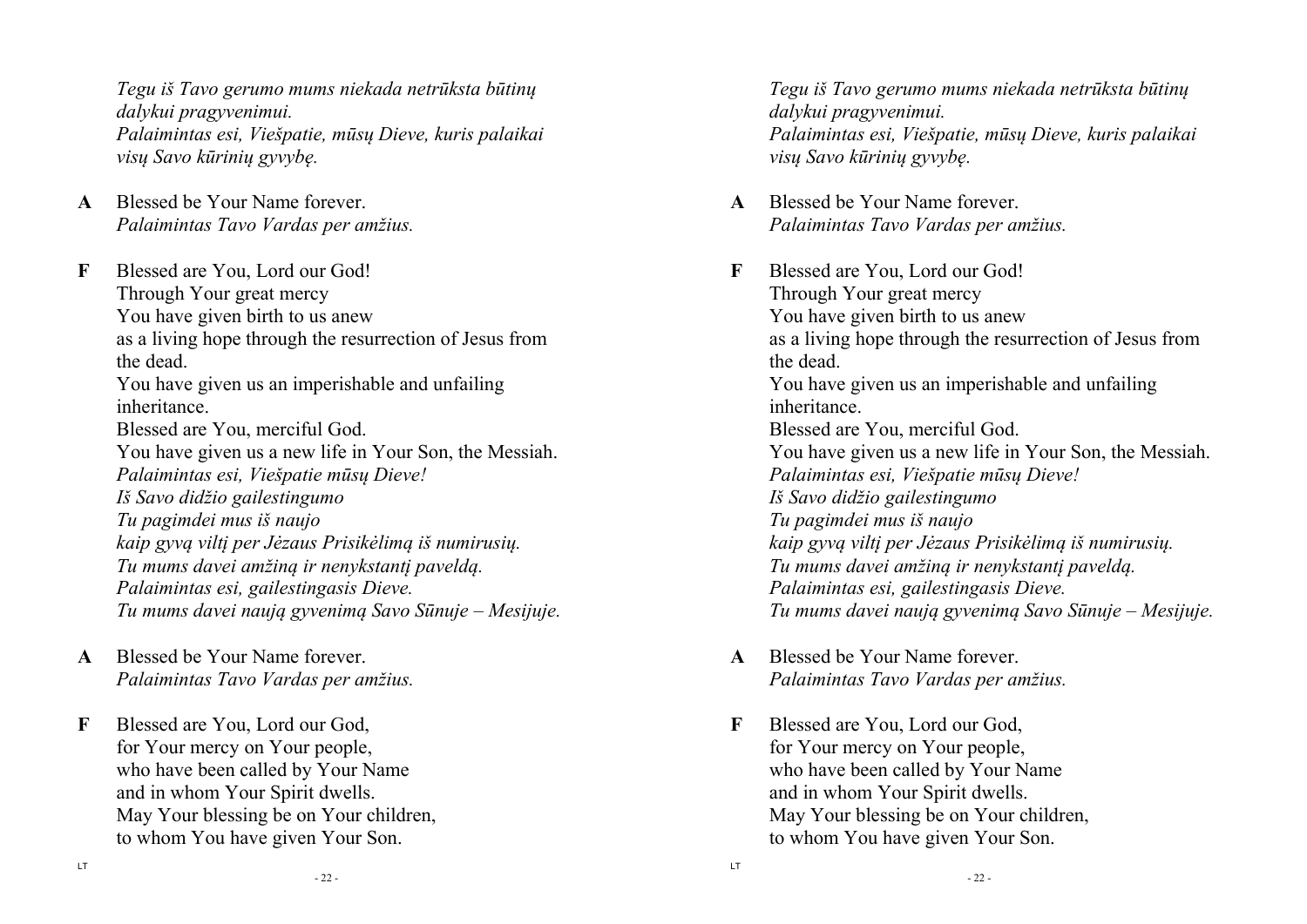*Palaimintas esi, Viešpatie, mūsų Dieve, dėl Savo gailestingumo Savajai tautai, kuri pavadinta Tavo Vardu ir kurioje gyvena Tavo Dvasia. Tegu Tavo palaima būna ant Tavo vaikų, kuriems Tu davei Savo Sūnų.* 

- **A** Blessed be Your Name forever. *Palaimintas Tavo Vardas per amžius.*
- **F** Unify the Body of the Messiah in accordance with Jesus' prayer before His death. Bring all parts of His torn Body together, so that out of Jews and Gentiles the New Man may come into being. Let us contribute to this growing reconciliation. Let us as a family of communities become a visible sign

 of this unity ourselves. *Suvienyk Mesijo Kūną Pagal Jėzaus priešmirtinę maldą. Suvienyk visas Jo suplėšyto Kūno dalis, kad iš žydų ir nežydų kiltų Naujas Žmogus. Prisidėkime prie šio augančio susitaikymo. Mes kaip bendruomenių šeima patys tapkime matomu šios vienybės ženklu.* 

- **A** Blessed be Your Name forever.  *Palaimintas Tavo Vardas per amžius.*
- **F** Awaken Your whole people in the power of Your Spirit, that You may have pleasure in us and we may be prepared for the Second Coming of Your Son. Blessed are You, Lord our God, Ruler of Heaven and Earth!

*Palaimintas esi, Viešpatie, mūsų Dieve, dėl Savo gailestingumo Savajai tautai, kuri pavadinta Tavo Vardu ir kurioje gyvena Tavo Dvasia. Tegu Tavo palaima būna ant Tavo vaikų, kuriems Tu davei Savo Sūnų.* 

- **A** Blessed be Your Name forever. *Palaimintas Tavo Vardas per amžius.*
- **F** Unify the Body of the Messiah in accordance with Jesus' prayer before His death. Bring all parts of His torn Body together, so that out of Jews and Gentiles the New Man may come into being. Let us contribute to this growing reconciliation. Let us as a family of communities become a visible sign of this unity ourselves. *Suvienyk Mesijo Kūną Pagal Jėzaus priešmirtinę maldą. Suvienyk visas Jo suplėšyto Kūno dalis, kad iš žydų ir nežydų kiltų Naujas Žmogus. Prisidėkime prie šio augančio susitaikymo. Mes kaip bendruomenių šeima patys tapkime matomu šios vienybės ženklu.*
- **A** Blessed be Your Name forever.  *Palaimintas Tavo Vardas per amžius.*

LT

**F** Awaken Your whole people in the power of Your Spirit, that You may have pleasure in us and we may be prepared for the Second Coming of Your Son. Blessed are You, Lord our God, Ruler of Heaven and Earth!